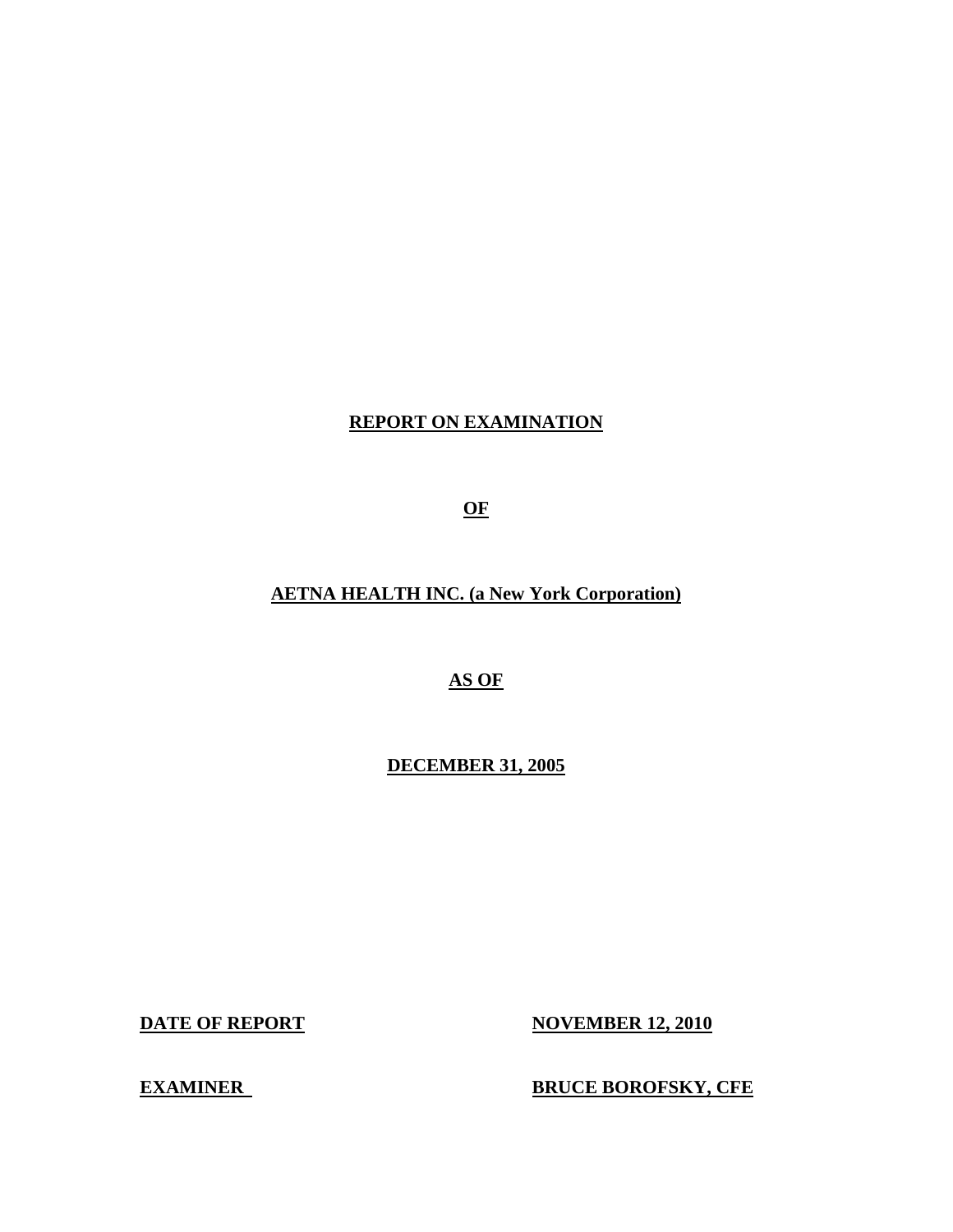# **TABLE OF CONTENTS**

# **ITEM NO. PAGE NO.**

| 1.               | Scope of examination                                       | 3  |
|------------------|------------------------------------------------------------|----|
| 2.               | Description of the HMO                                     | 4  |
|                  | Management and controls<br>A.                              | 6  |
|                  | Territory and plan of operation<br>Β.                      | 8  |
|                  | C.<br>Reinsurance                                          | 10 |
|                  | Holding company system<br>D.                               | 10 |
|                  | Significant operating ratios<br>Е.                         | 17 |
|                  | Investment activities<br>$F_{\cdot}$                       | 18 |
|                  | Provider/TPA arrangements and risk sharing<br>G.           | 19 |
|                  | Accounts and records<br>H.                                 | 20 |
| 3.               | <b>Financial statements</b>                                | 22 |
|                  | <b>Balance</b> sheet<br>$A_{-}$                            | 22 |
|                  | Statement of revenue and expenses and capital<br><b>B.</b> | 24 |
|                  | and surplus                                                |    |
| $\overline{4}$ . | Receivables from parent, subsidiaries and affiliates       | 26 |
| 5.               | Health care receivables                                    | 27 |
| 6.               | Claims unpaid                                              | 28 |
|                  |                                                            |    |
| 7.               | Compliance with prior report on examination                | 29 |
| 8.               | Summary of comments and recommendations                    | 32 |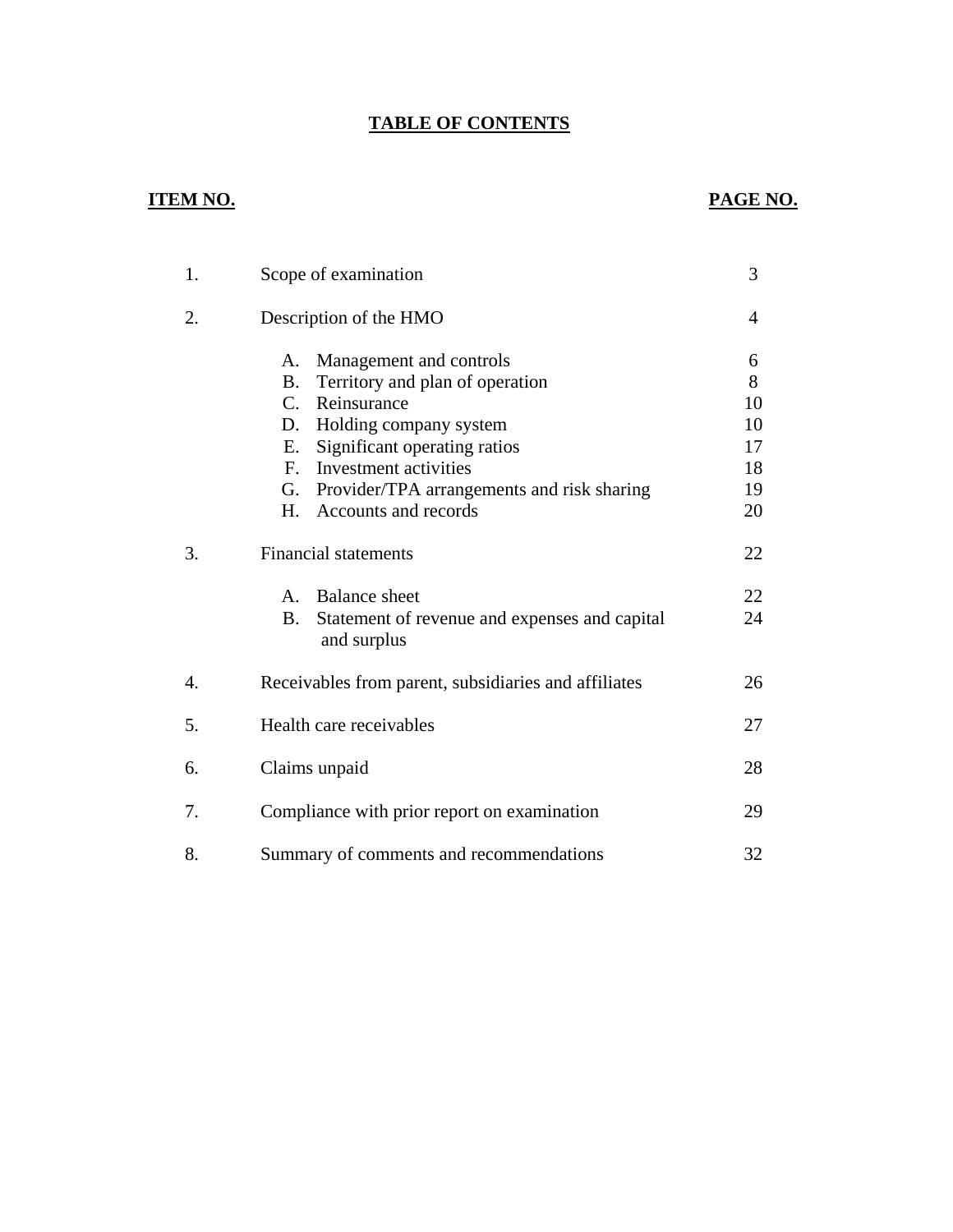

STATE OF NEW YORK INSURANCE DEPARTMENT 25 BEAVER STREET NEW YORK, NEW YORK 10004

David A. Paterson James J. Wrynn Governor Superintendent Superintendent Superintendent Superintendent Superintendent Superintendent Superintendent Superintendent Superintendent Superintendent Superintendent Superintendent Superintendent Superintendent Sup

November 12, 2010

Honorable James J. Wrynn Superintendent of Insurance Albany, NY 12257

Sir:

Pursuant to the provisions of the New York Insurance Law, and acting in accordance with the instructions contained in Appointment Number 22475, dated March 10, 2006, attached hereto, I have made an examination into the condition and affairs of Aetna Health Inc. (a New York Corporation), a for-profit health maintenance organization licensed pursuant to the provisions of Article 44 of the New York Public Health Law, as of December 31, 2005, and submit the following report thereon.

The examination was conducted at the administrative office of Aetna Health Inc. located at 980 Jolly Road, Blue Bell, Pennsylvania 19422.

Wherever the designations "AHI" or the "HMO" appear herein, without qualification, they should be understood to indicate Aetna Health Inc. (a New York Corporation).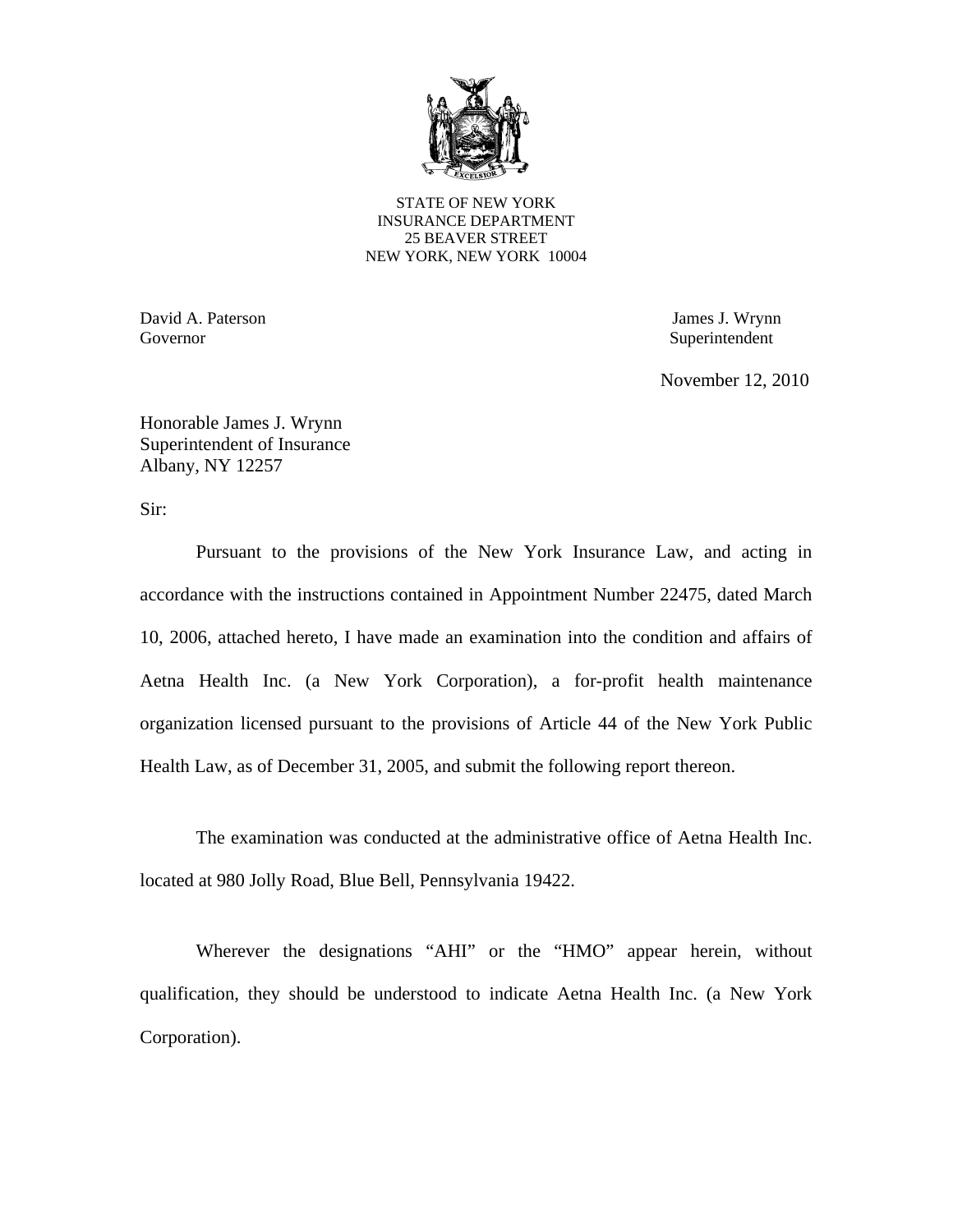Wherever the designation the "Parent" appears herein, without qualification, it should be understood to indicate Aetna Inc., the ultimate parent of AHI.

Wherever the designation "AHIC" or the "Company" appears herein, without qualification, they should be understood to indicate Aetna Health Insurance Company of New York, an accident and health insurer licensed pursuant to Article 42 of the New York Insurance Law.

Wherever the designation, the "Department" appears herein, without qualification, it should be understood to indicate the New York State Insurance Department.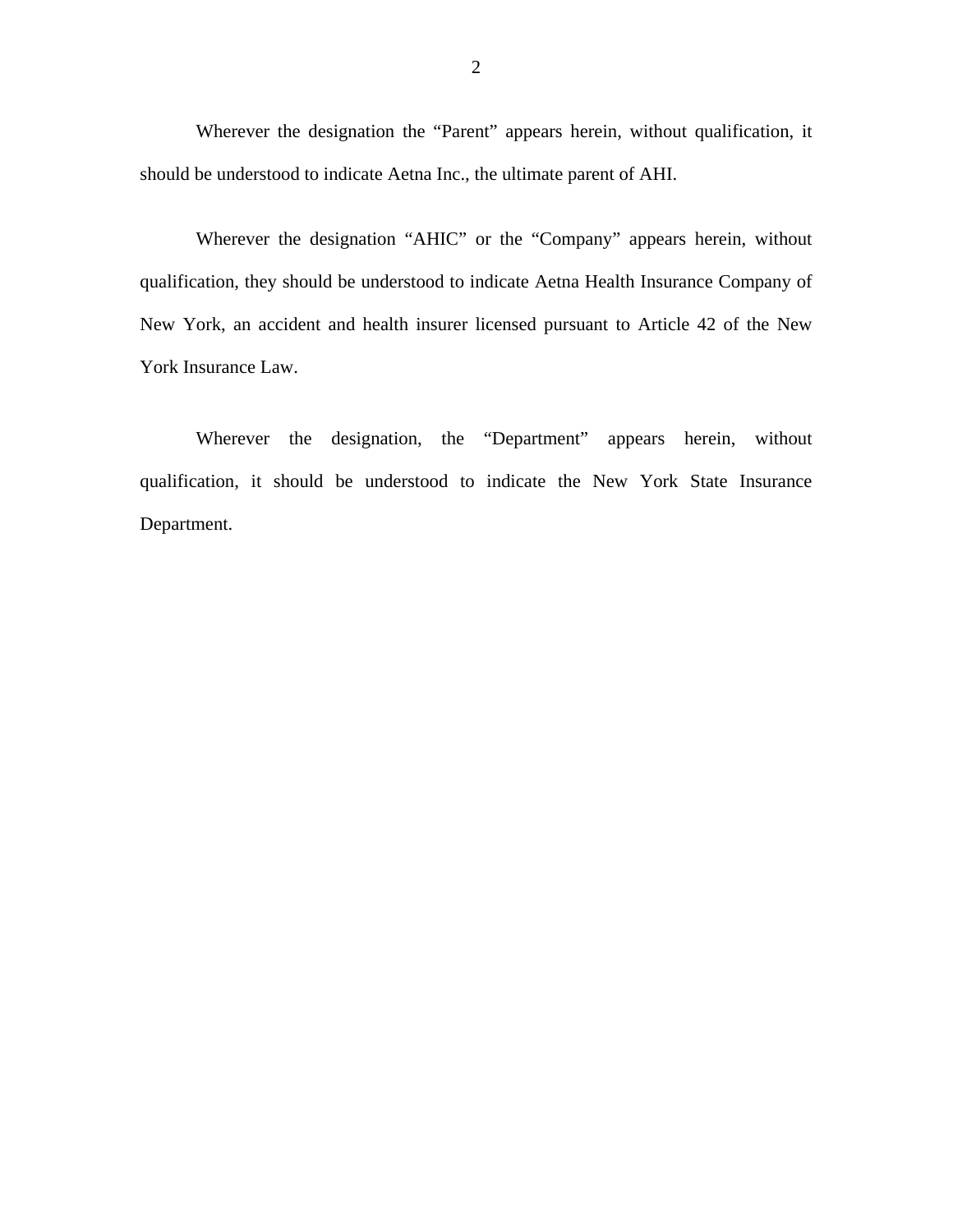### **1**. **SCOPE OF EXAMINATION**

The previous examination was conducted as of December 31, 2002. This examination covers the three-year period from January 1, 2003 through December 31, 2005. Transactions occurring subsequent to this period were reviewed where deemed appropriate.

The examination comprised a verification of assets and liabilities as of December 31, 2005, in accordance with statutory accounting principles (SAP), as adopted by the Department, a review of income and disbursements deemed necessary to accomplish such verification and utilized, to the extent considered appropriate, work performed by the HMO's independent certified public accountants. A review or audit was also made of the following items as called for in the *Examiners Handbook of the National Association of Insurance Commissioners* (NAIC):

> History of the HMO Management and controls Corporate records Fidelity bond and other insurance Territory and plan of operation Growth of the HMO Loss experience Accounts and records Financial statements

This report on examination is confined to financial statements and comments on those matters which involve departures from laws, regulation or rules, or which are deemed to require explanation or description.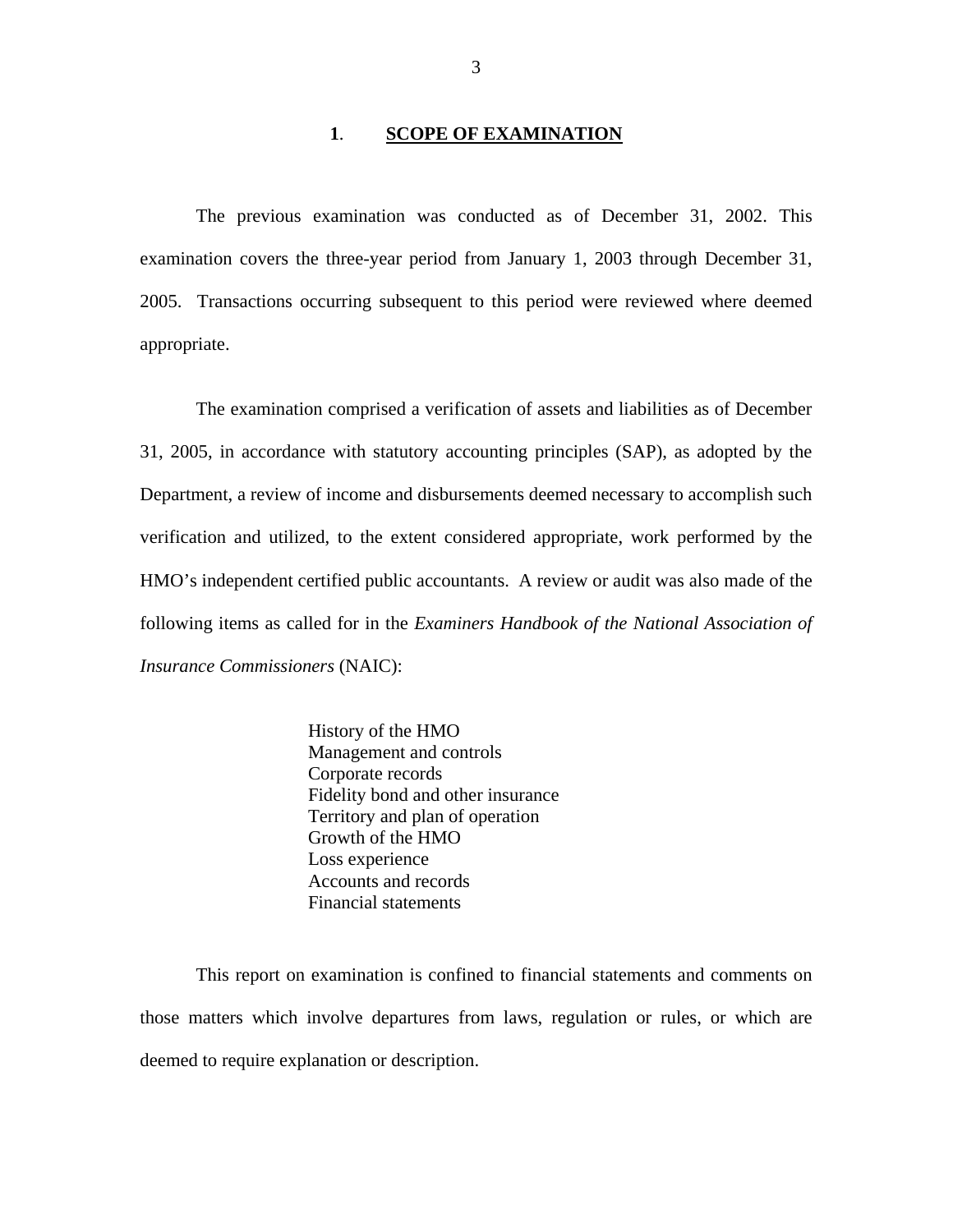<span id="page-5-0"></span>A review was also made to ascertain what action was taken by the HMO with regard to comments contained in the prior report on examination.

Some members of the HMO also have contracts with Aetna Health Insurance Company of New York (AHIC) under point-of-service products in which "out-ofnetwork" benefits are offered.

A concurrent examination regarding the financial condition of Aetna Health Insurance Company of New York was performed as of December 31, 2005, and a separate financial report on examination was issued thereon.

Additionally, a separate market conduct examination was conducted as of December 31, 2005 to review the manner in which Aetna Health Inc., Aetna Health Insurance Company of New York and Aetna Life Insurance Company conducted their business practices and fulfilled their contractual obligations to policyholders and claimants. A separate market conduct report for these entities was issued thereon.

### **2. DESCRIPTION OF THE HMO**

Aetna Health Inc. (a New York Corporation) was incorporated in New York on June 24, 1985, to operate a health maintenance organization (HMO) under the name U.S. Healthcare, Inc. It was certified as an HMO by the New York State Department of Health (DOH) on February 3, 1986, and began operations on May 1, 1986. AHI is licensed as a for-profit, independent practice association (IPA) model HMO pursuant to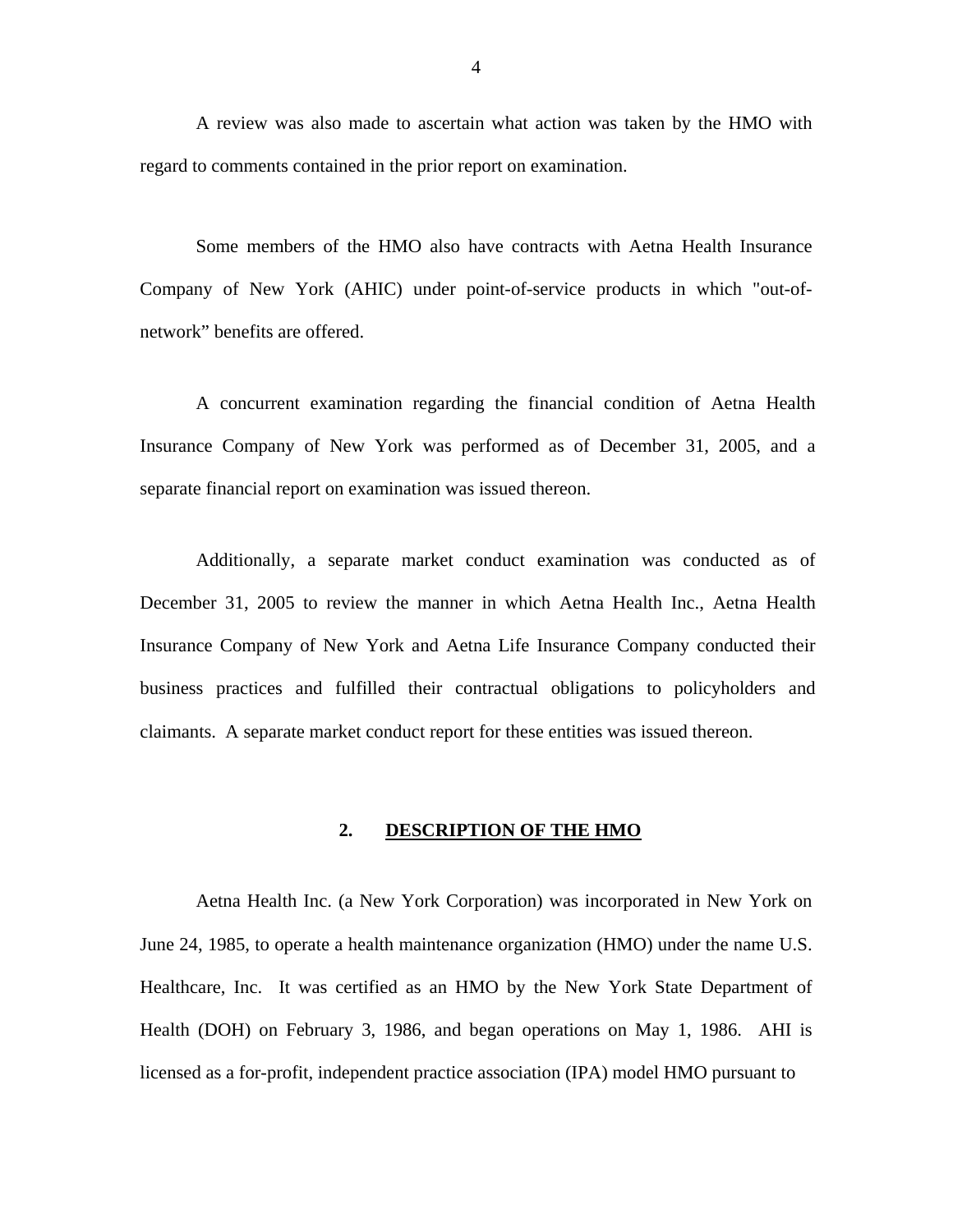the provisions of Article 44 of the New York Public Health Law. When licensed, the HMO was a subsidiary of U.S. Healthcare, Inc. (U.S. Healthcare) a Pennsylvania corporation.

On July 19, 1996, U.S. Healthcare merged with Aetna Life and Casualty Company, pursuant to an Agreement and Plan of Merger dated March 30, 1996. Aetna Inc., a Connecticut corporation, was incorporated on March 25, 1996, for the purpose of effectuating the merger and became the sole owner of the two companies, effective July 19, 1996. After the merger, U.S. Healthcare became a subsidiary of Aetna Inc. and its name was changed to Aetna U.S. Healthcare, Inc., Aetna U.S. Healthcare, Inc., the parent company of numerous HMOs operating in many states was one of Aetna Inc.'s core businesses. The others were insurance and financial services, both domestic and international.

On December 13, 2000, Aetna Inc. sold its financial services and international businesses to ING Groep N.V. and also spun off its health care business to shareholders. Concurrent with the spin-off, Aetna U.S. Healthcare, Inc. became the ultimate parent company and was renamed Aetna Inc.

The HMO filed with the New York State Department of State to operate under the assumed name (d/b/a) of Aetna U.S. Healthcare, Inc. effective January 1, 1997. The HMO notified the Department and the DOH of its intention to operate under the assumed name of Aetna U.S. Healthcare, Inc. and marketed its products under such name. The HMO continued to operate under the Aetna U.S. Healthcare, Inc. name with regard to statutory filings with the Department until a name change to Aetna Health Inc. (a New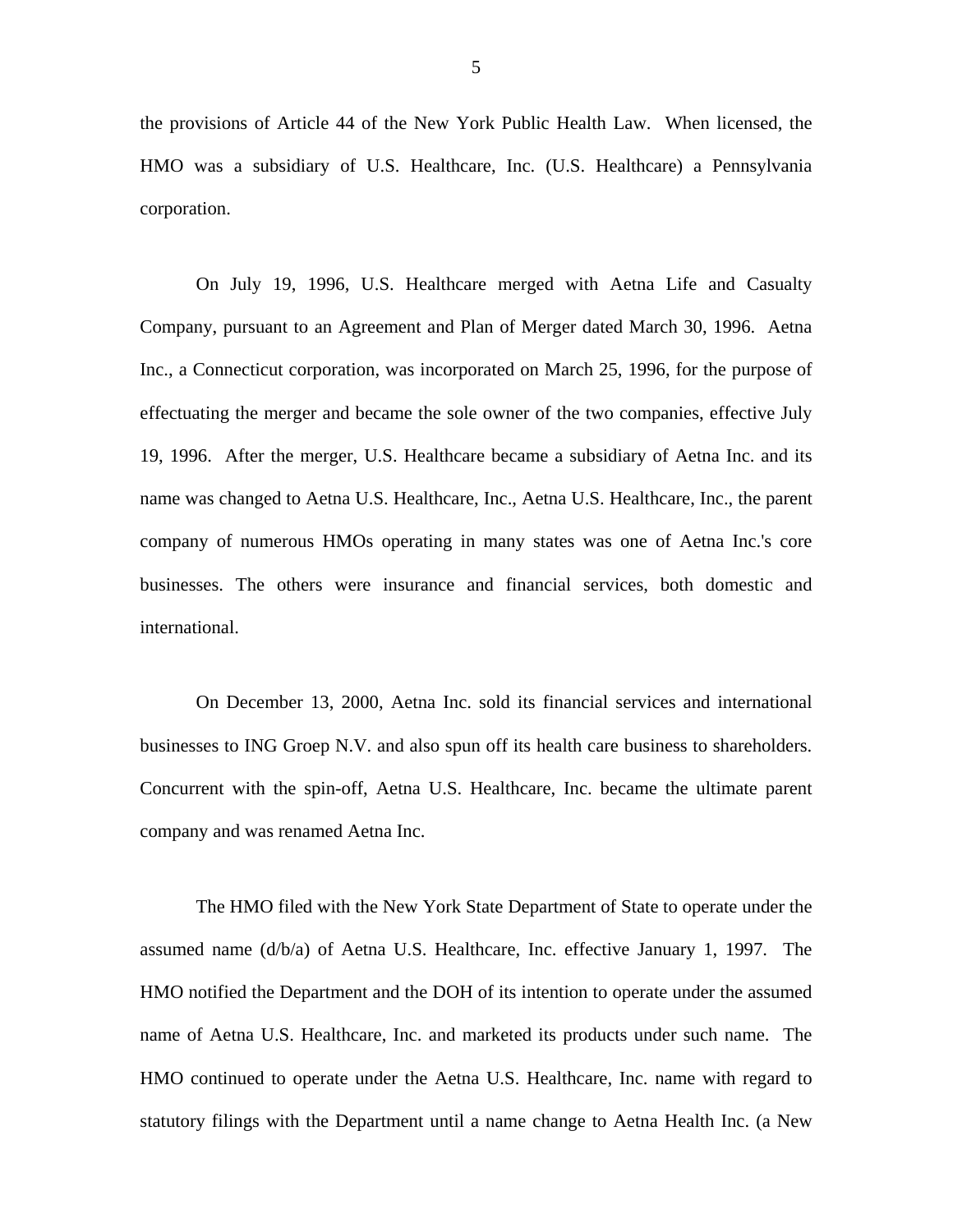<span id="page-7-0"></span>York Corporation), in 2001. On December 28, 2001, NYLCare Health Plans of New York, Inc. (NYLCare), an HMO, merged with and into the HMO.

On December 31, 2001, the HMO Prudential Health Care Plan of New York, Inc. (PruCare) merged with and into the HMO. Concurrent with that merger, the HMO's name was changed to Aetna Health Inc. (a New York Corporation).

Effective September 30, 2003, Aetna Inc. contributed all of the capital stock of Aetna Health Inc. to Aetna Health Holdings, LLC (AHH). AHH's ultimate parent is Aetna Inc.

As of December 31, 2005, the HMO's paid-in capital was \$6, consisting of 552 shares of \$.01 par value per share common stock and paid-in surplus of \$69,956,549. As of the examination date, Aetna Health Holdings, LLC is the sole owner of all issued stock. The HMO has an additional 9,448 shares of \$.01 par value per share common stock authorized, but not issued.

#### A. Management and Controls

As of the examination date, the HMO's board of directors was comprised of three members. The composition of the board was in compliance with the HMO's by-laws and Part 98-1.11(f) of the Administrative Rules and Regulations of the New York Health Department (10 NYCRR 98-1.11(f)). As of December 31, 2005, the HMO's board of directors consisted of the following members: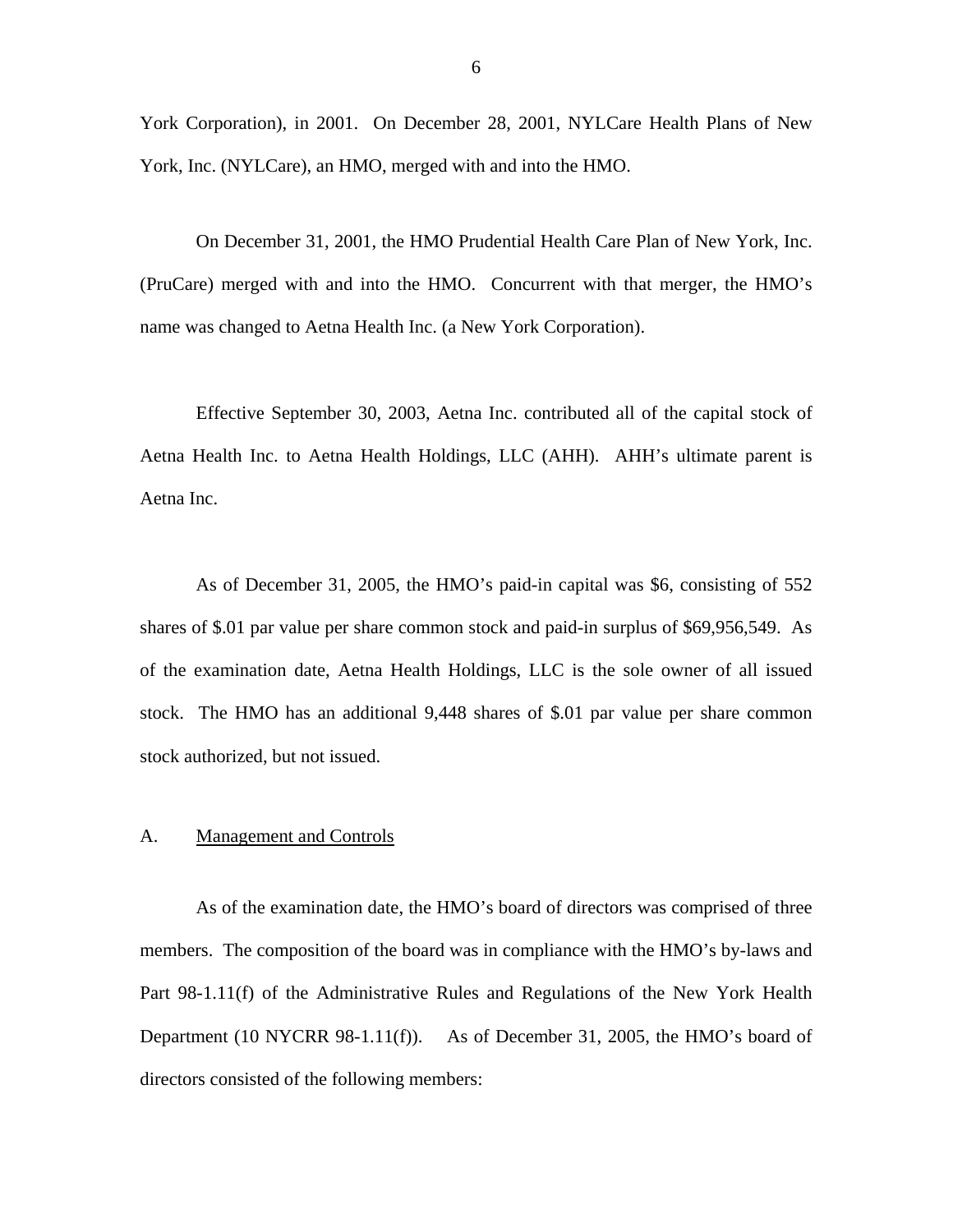| Name and Residence                    | <b>Principal Business Affiliation</b>                                        |
|---------------------------------------|------------------------------------------------------------------------------|
| Charles A. Peck MD<br>Glastonbury, CT | President and Regional Head for Healthcare<br>Delivery,<br>Aetna Health Inc. |
| Gordon W. Grundy MD                   | Regional Medical Director,                                                   |
| New Britain, CT                       | Aetna Health Inc.                                                            |
| Lydia Cavieux*                        | Supervisor, Health Information Management,                                   |
| <b>Cortlandt Manor, NY</b>            | <b>Horton Medical Center</b>                                                 |

\* Enrollee/member requirement per Part 98-1.11(f) of the Administrative Rules and Regulations of the New York Health Department (10 NYCRR 98-1.11(f)).

generally well attended. On March 1, 2006, Gordon Grundy, MD was replaced by Mary T. McCluskey as a board member of the HMO. The minutes of all meetings of the board of directors and committees thereof during the examination period were reviewed. The meetings were

The review of the minutes revealed that management is reviewing reports that are essential to the operations of the HMO and that the HMO is in compliance with the certification requirements of Department Circular Letter No. 9 (1999).

During the examination period, the board met two times during each calendar year.

It is recommended that the board meet a minimum of four times per calendar year so that it can review and sign-off on the operations and quarterly statements filed by the HMO with this Department.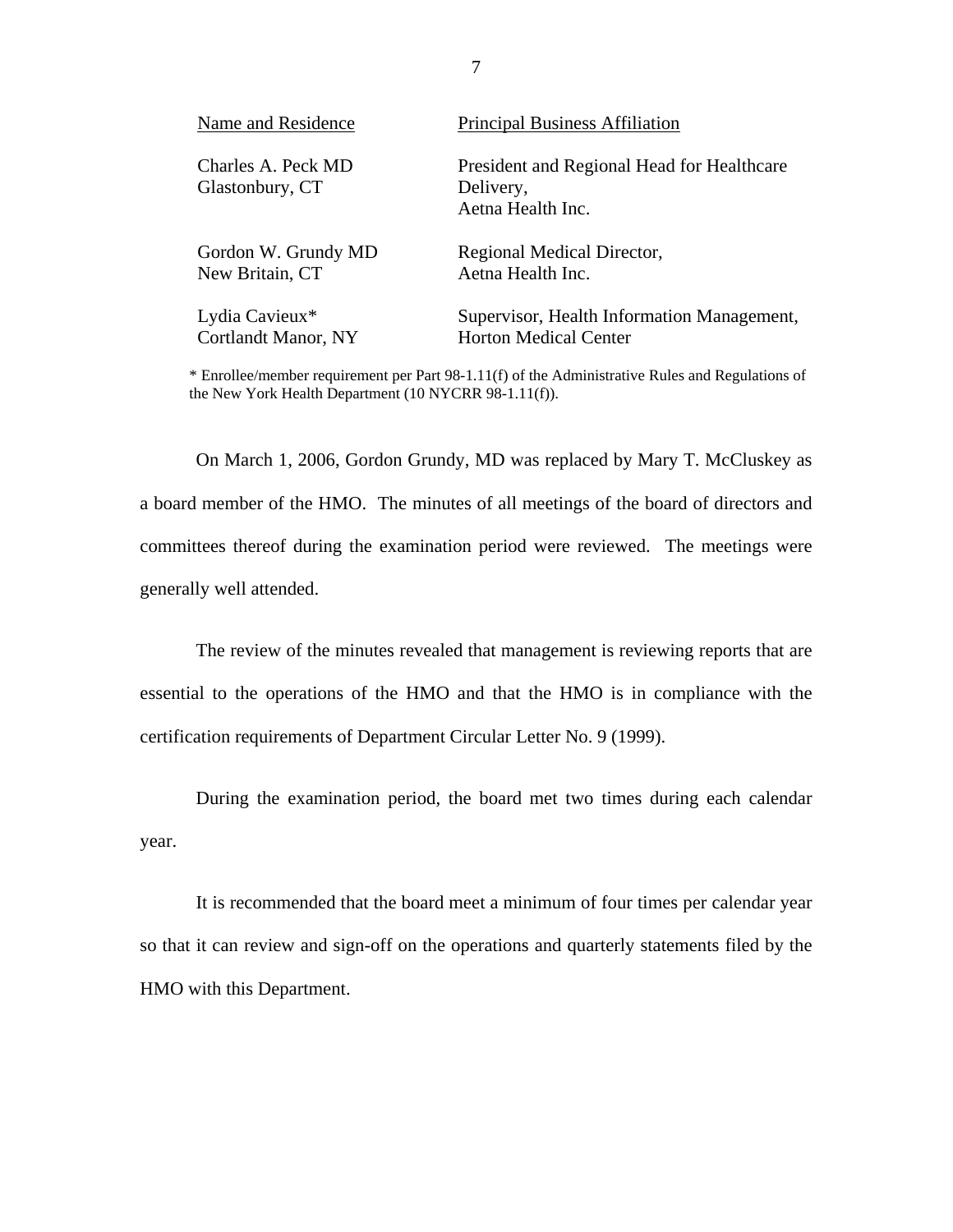At December 31, 2005, the principal officers of the HMO were as follows:

**Title** 

| Charles A. Peck MD    | President                    |
|-----------------------|------------------------------|
| William C. Baskin III | Vice President and Secretary |
| Deborah M. Wightman   | Principal Financial Officer  |
| Russell P. Smith      | Treasurer                    |
| Gregory S. Martino    | Vice President               |
| Kevin J. Casey        | Senior Investment Officer    |

## B. Territory and Plan of Operation

As of December 31, 2005, AHI was authorized to operate as an HMO pursuant to Article 44 of the New York Public Health Law in the following nineteen counties of New York State:

| New York      | Putnam   | Sullivan      |
|---------------|----------|---------------|
| <b>Nassau</b> | Queens   | Tioga         |
| Onondaga      | Richmond | <b>Ulster</b> |
| Orange        | Rockland | Westchester   |
| Oswego        | Suffolk  |               |
|               |          |               |

The HMO provides a comprehensive prepaid health care program by means of a network of participating physicians. Subscribers to AHI select a participating physician who acts as the primary care physician (PCP). This physician refers subscribers to other participating HMO physicians when particular medical specialties are required. Except for services specifically excluded or limited in the HMO's contracts or riders, there is no limit to duration, frequency or type of health care provided, as long as the care is directly provided or pre-authorized by an AHI medical director and/or the PCP.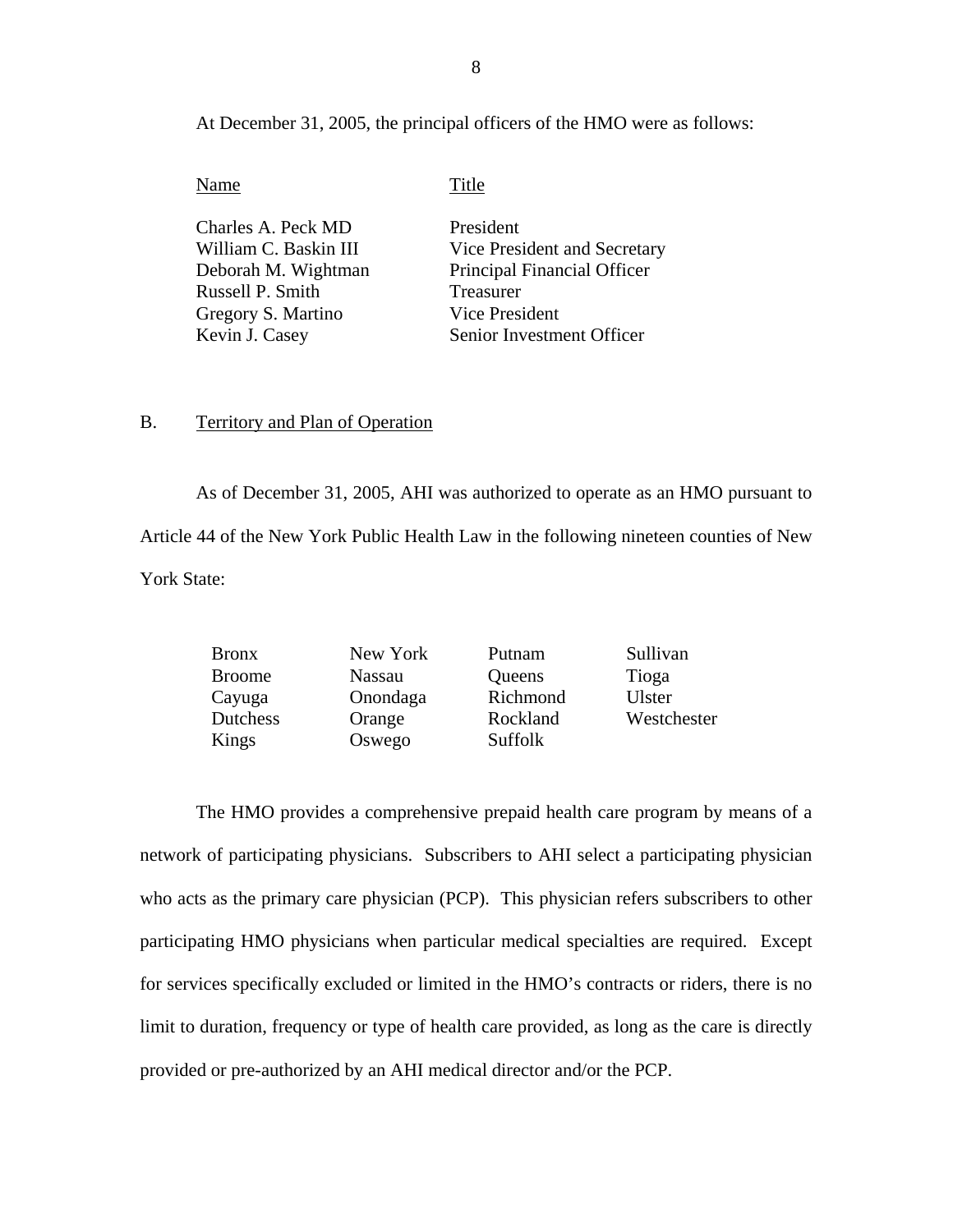Inpatient hospital services are rendered as directed by the HMO's physicians. The HMO pays hospital charges through direct hospital billing. Out-of-area emergency care is provided for in the subscriber contracts.

In addition to the services described above, members have the option of selecting point-of-service coverage (POS), which permits the member to obtain medical treatment without a referral and outside of the HMO's provider network. Such coverage is provided by AHI for individual coverage. The out-of-network (OON) component of the POS coverage for large and small groups is provided through the HMO's affiliate, Aetna Health Insurance Company (AHIC).

The following schedule shows the number of members enrolled at the end of each year of the three-year examination period, by line of business and premium earned:

| <b>Line of Business</b> | 2003            | 2004            | 2005            |
|-------------------------|-----------------|-----------------|-----------------|
|                         |                 |                 |                 |
| <b>HMO</b> Large Group  | 591,848,656     | 552,663,806     | 457,225,792     |
| <b>HMO</b> Small Group  | 151,551,477     | 117,296,135     | 71,229,416      |
| <b>HMO</b> Individual   | 46,839,426      | 47,092,124      | 42,759,357      |
| POS Large Group (ER)    | 234,314,719     | 202,397,168     | 197,677,150     |
| POS Small Group         | 111,419,353     | 93,998,110      | 62,397,669      |
| POS Individual (OON)    | 28,168,950      | 31,904,039      | 33,676,533      |
| <b>Healthy New York</b> | 3,279,235       | 8,232,843       | 13,819,626      |
| Medicare                | 172,481,012     | 161,623,644     | 154,913,232     |
| Total premium           | \$1,339,902,828 | \$1,215,207,869 | \$1,033,698,775 |

|            | 2003    | <u>2004</u> | 2005    |
|------------|---------|-------------|---------|
|            |         |             |         |
| Enrollment | 365,599 | 303,792     | 231,281 |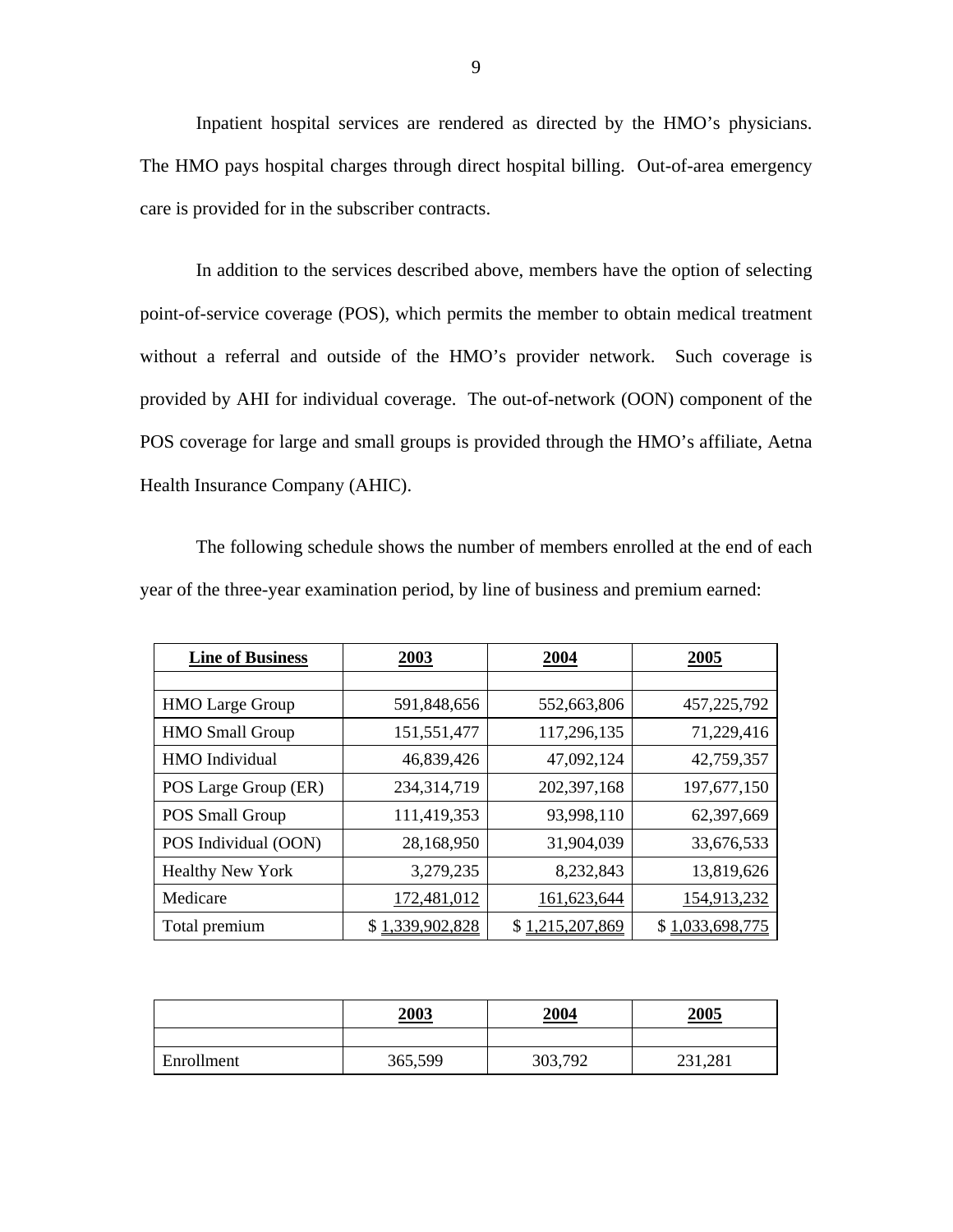<span id="page-11-0"></span>AHI writes Medicare policies in all of the counties in which it is authorized, with the exception of Broome, Cayuga, Onondaga, Oswego and Tioga counties.

The HMO's membership declined throughout the examination period. As of December 31, 2006, the total number of members reported was 192,225, a further decline of nearly 40,000 members.

The HMO utilizes an internal sales force, as well as independent agents and brokers.

C. Reinsurance

AHI did not assume or cede any reinsurance during the examination period.

#### **Holding Company System**

D. Holding Company System<br>As a member of the Aetna holding company system, AHI has twenty-four HMO affiliates, which operate in thirty-four states, as well as a health insurer and non-insurance affiliates.

The following condensed organizational chart reflects the relationship between the HMO and significant entities in its holding company system as of December 31, 2005: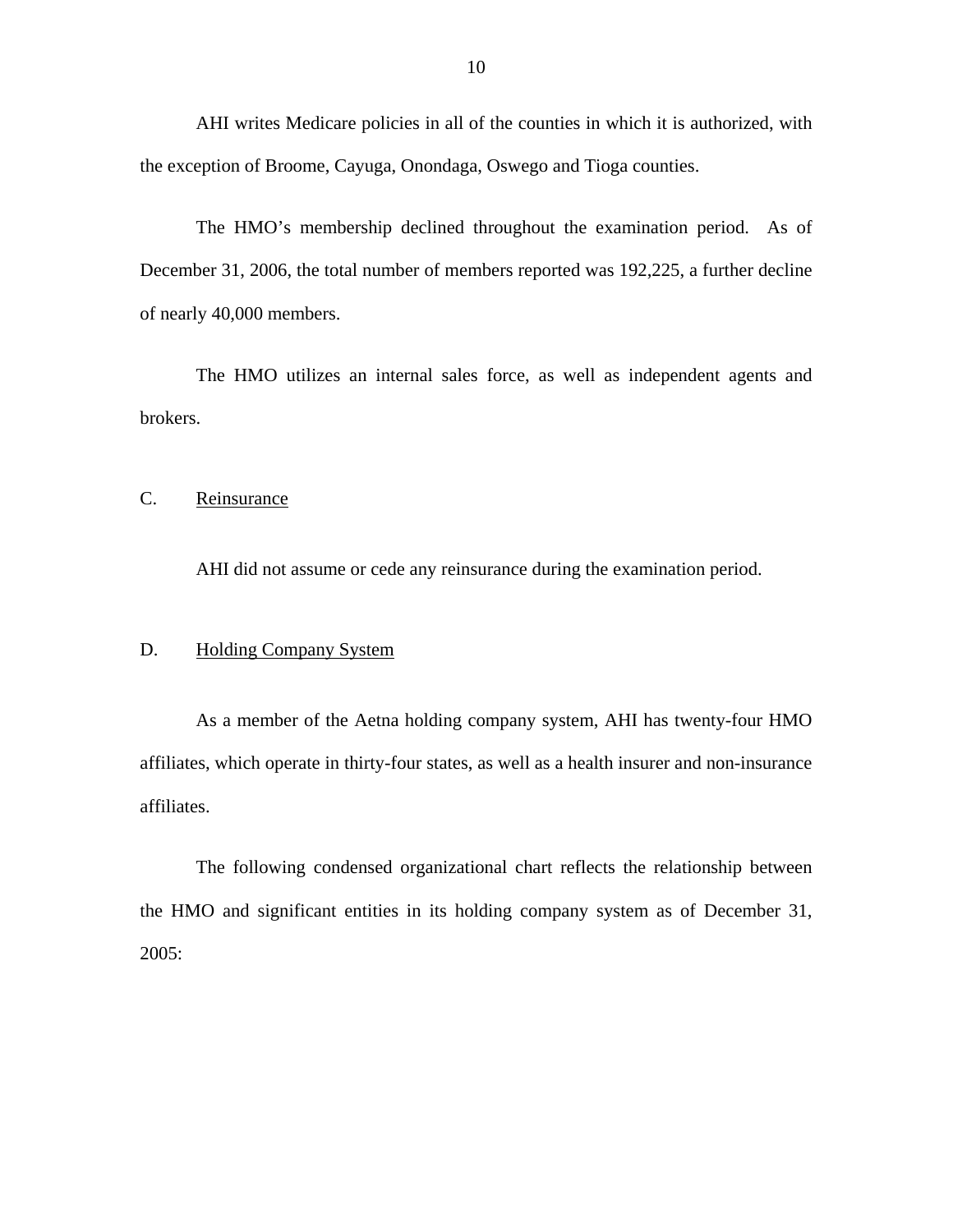

Aetna Inc. is the ultimate parent of all Aetna subsidiaries. Aetna Life Insurance Company, a Connecticut domiciled company, offers multiple life and health insurance products throughout the United States, including New York State. Aetna Health Insurance Company of New York, a health insurance corporation licensed pursuant to the provisions of Article 42 of the New York Insurance Law offers indemnity insurance coverage to New York residents. It also provides a point-of-service option to members of AHI's HMO. Aetna Health Holdings, LLC acts as a holding company for the Aetna Inc. holding company group's HMOs.

Part 98-1-16(e) of the Administrative Rules and Regulations of the Health Department states:

> "Every controlled MCO shall file with the commissioner such reports or material as the commissioner, with the advice of the superintendent, may direct for the purpose of disclosing information on the operations within the holding company system which materially affect the operations, management or financial condition of the MCO."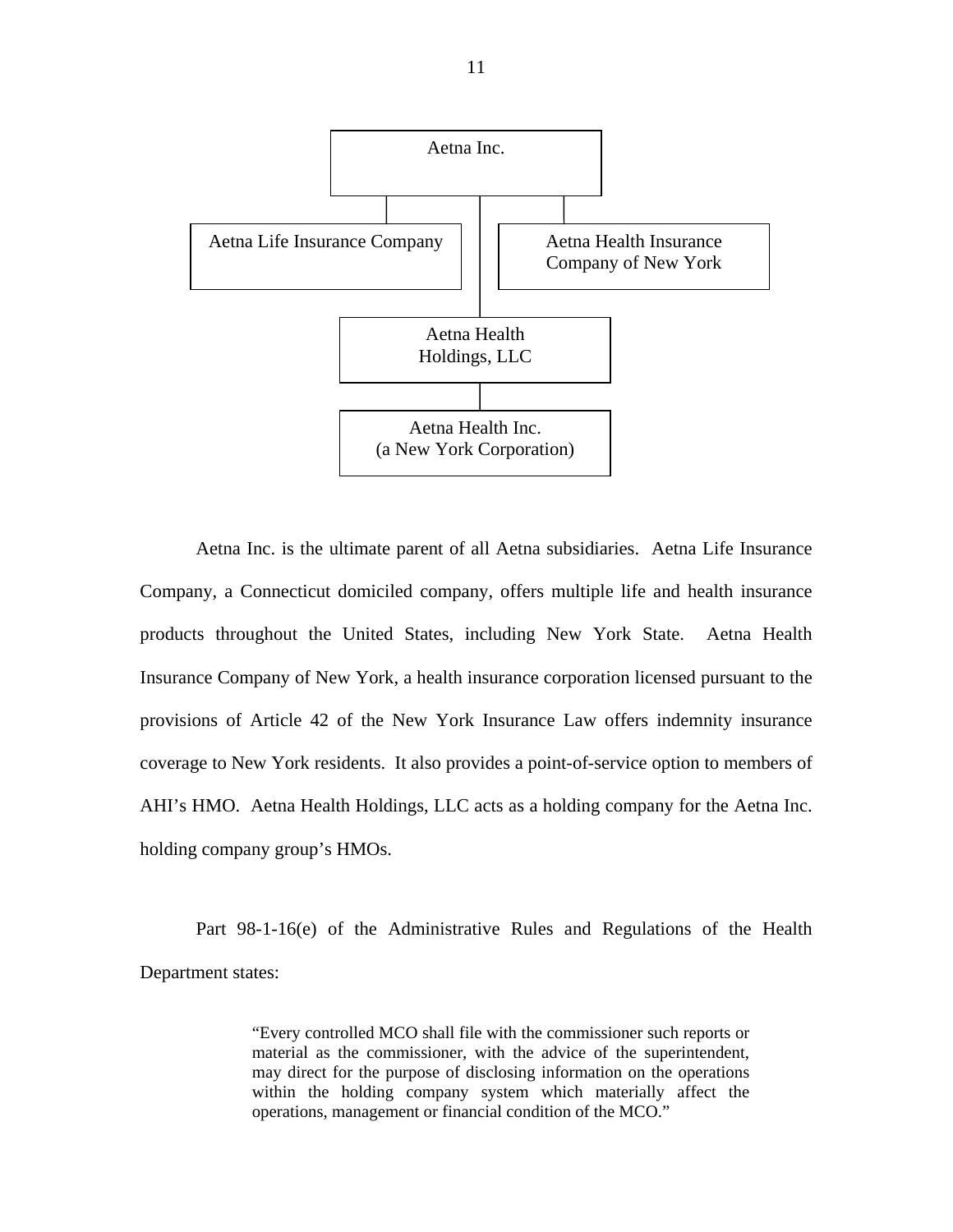During the examination period, AHI made all required holding company filings in compliance with Part 98-1.16(e) of the Administrative Rules and Regulations of the Health Department.

At the examination date, the HMO was a party to the following service agreements with other members of its holding company system:

| <b>No.</b> | <b>Name of Agreement</b>                             | <b>Contracting Party</b>       | <b>Effective Date</b> |
|------------|------------------------------------------------------|--------------------------------|-----------------------|
|            |                                                      |                                |                       |
| 1.         | Line of credit agreement                             | Aetna Inc.                     | 1/6/1986              |
| 2.         | Subordination agreement                              | Aetna Inc.                     | 1/6/1986              |
| 3.         | Guarantor agreement                                  | Aetna Inc.                     | 1/6/1986              |
| 4.         | Tax sharing agreement                                | Aetna Inc.                     | 12/14/2000            |
| 5.         | Supplemental tax sharing and tax<br>escrow agreement | Aetna Inc.                     | 12/14/2000            |
| 6.         | Inter-company transfer agreement                     | <b>AHIC</b>                    | 1/1/2000              |
| 7.         | Mail order pharmacy agreement                        | Aetna Rx Home<br>Delivery, LLC | 2/1/2003              |
| 8.         | Service agreement                                    | Aetna Inc.                     | 1/6/1986              |

The following is a description of each of the agreements that were in place at the examination date and in instances where such agreements were replaced subsequent to the date of this examination, a description of the new agreement, as applicable. Where applicable, such agreements were approved by this Department and the Department of Health.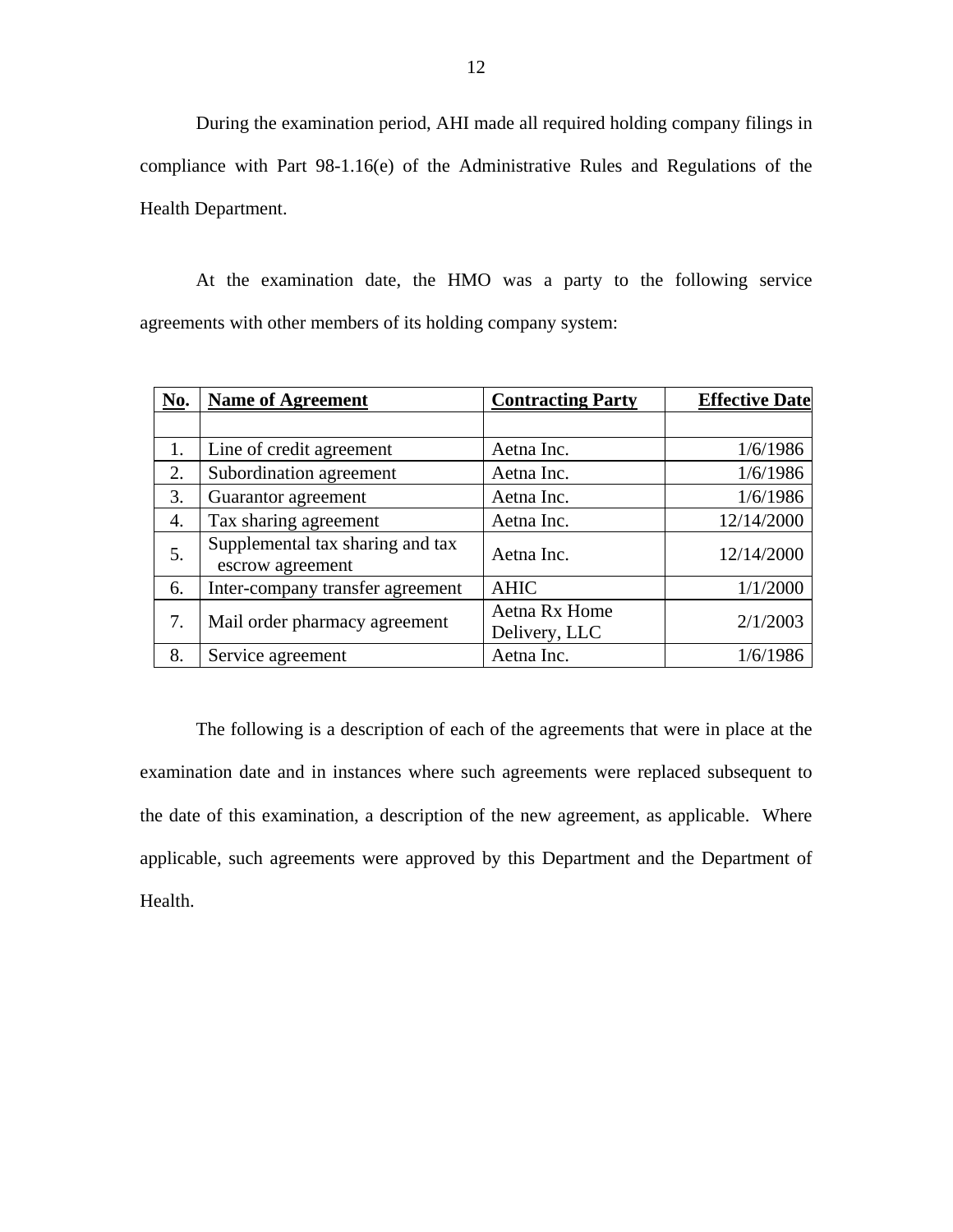#### 1. Line of Credit Agreement

Pursuant to this agreement, the Parent provided a \$5,000,000 unsecured line of credit at 10% interest to the HMO for the purpose of financing operating costs and cash needs. This line of credit was not utilized during the examination period.

### 2. Subordination Agreement

Prior to licensing by the State of New York, the HMO entered into a subordination agreement, which provided for the line of credit, which is discussed above. The agreement provided that amounts extended to the HMO would be subordinated to all other future creditors of the HMO.

## 3. Guarantor Agreement

Under this agreement, the Parent guaranteed benefits to subscribers and dependents in the event of the HMO's insolvency.

## 4. Tax Sharing Agreements

AHI, with several of its affiliates, files a consolidated Federal income tax return with its Parent, Aetna Inc. The agreement stipulates that the taxes paid are determined as if each of the subsidiaries filed their taxes separately.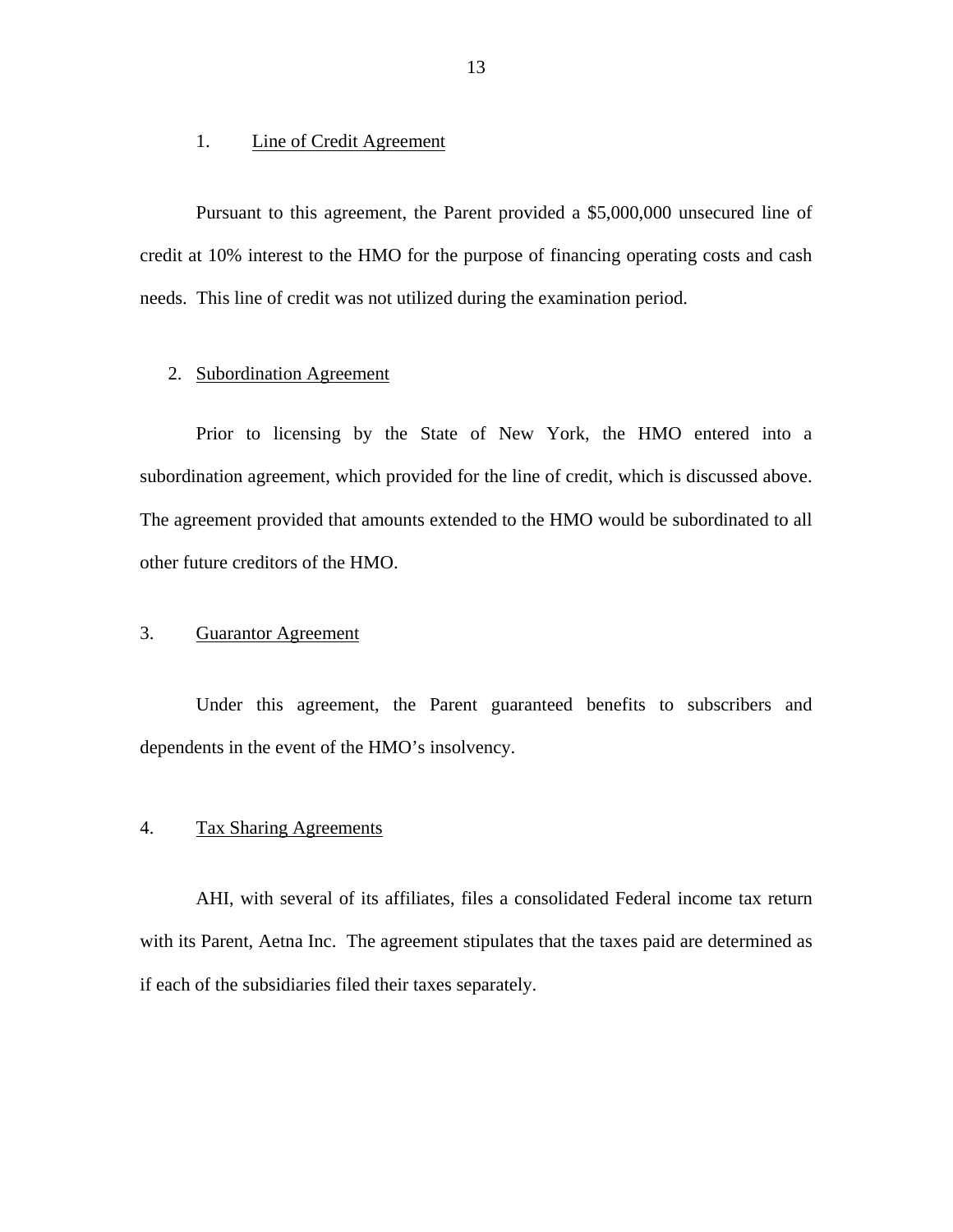## 5. Supplemental Tax Sharing and Tax Escrow Agreement

This agreement served to amend certain portions of the previously described tax sharing agreement. It established certain limits to the HMO's tax liability and asserts the Parent's right to escrow tax payments under certain circumstances to assure the Parent's right to recoup federal income taxes in the event of future net losses.

## **Inter-company Transfer Agreement**

6. Inter-company Transfer Agreement<br>The HMO entered into an Inter-Company Transfer Agreement, effective January 1, 2000, with its affiliate, AHIC. The agreement provides for POS premiums to be allocated from the HMO to its affiliate, AHIC, in order to achieve identical cost ratios for each entity. The basis of the allocation is the combined medical cost ratio for in-network and out-of-network POS products. Settlements occur quarterly, based on the medical cost ratio reported in each of the entity's financial statements. AHIC's business is comprised solely of out-of-network business from the HMO's POS business.

## 7. Mail Order Pharmacy Agreement

Effective February 1, 2003, AHI entered into an agreement with Aetna Rx Home Delivery, LLC. This agreement permits Aetna Rx Home Delivery, LLC to act as the provider of service to the HMO's members for the provision of mail order pharmaceutical benefits.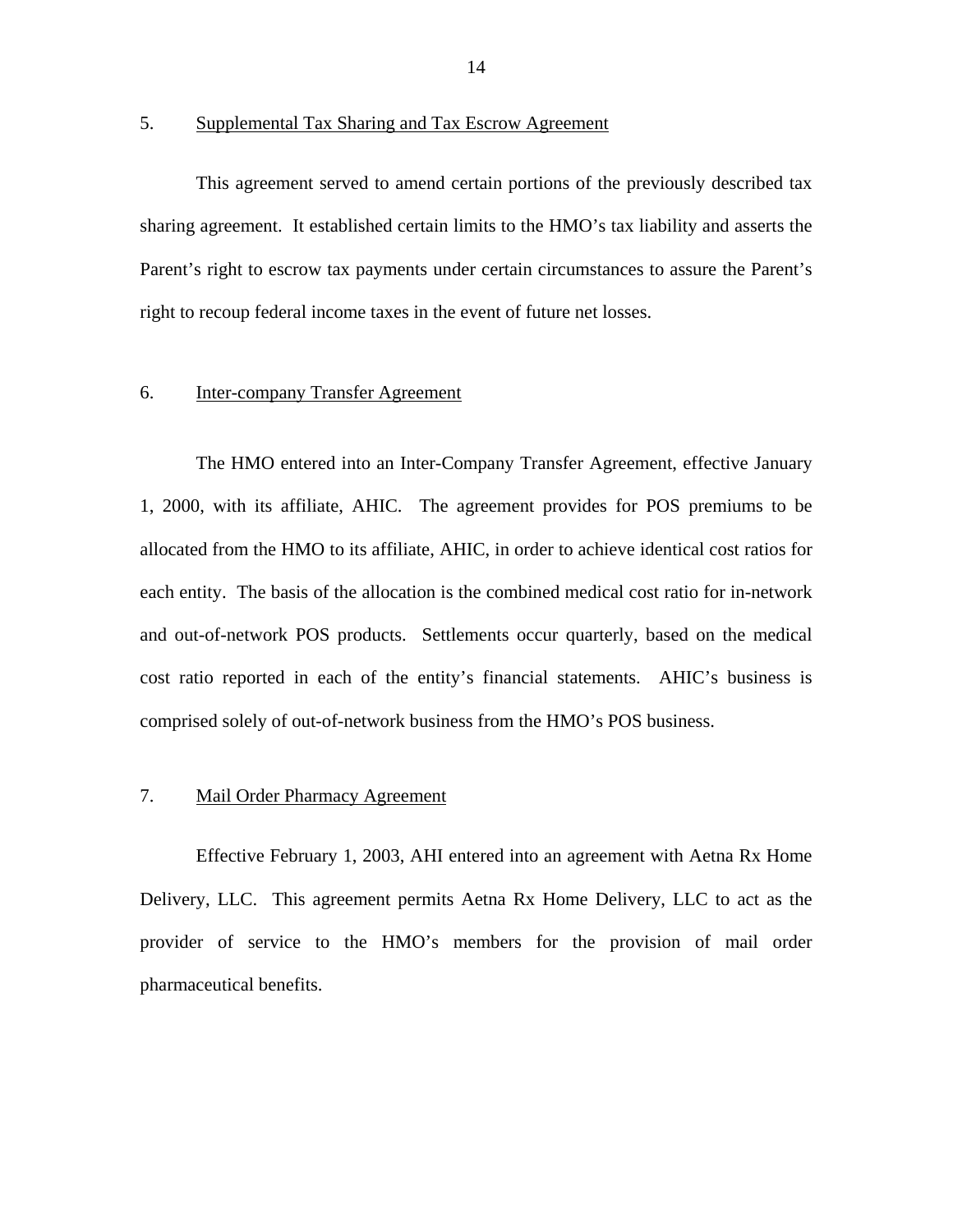#### 8. Service Agreement

Effective January 6, 1986, AHI was a party to an agreement with its Parent that called for the Parent to provide necessary administrative and personnel services. In return for these services, the HMO paid a service fee of 5% of premiums on a monthly basis to the Parent (then U.S. Healthcare) as compensation.

Based upon recommendations contained within the previous examination report, three new agreements were submitted to the Department and approved on April 5, 2005. The first new agreement, entitled, "Expense Allocation and Rebate Services Agreement", was also submitted to the Department of Health and approved on June 28, 2006, with an effective date of January 1, 2006. This agreement is between AHI and Aetna Health Management, LLC (AHM), a Delaware Company and affiliate of the HMO.

Under the new agreement, AHM performs administrative services, including: all accounting and reporting functions, operational, legal, claims payment, data processing, marketing and data processing services on behalf of the HMO.

Additionally, AHM is contracted to develop, negotiate and contract for rebates and similar arrangements with pharmaceutical manufacturers in regard to the utilization of pharmaceutical products by members of AHI. Further, AHM is responsible to develop, implement, maintain and support a national formulary strategy and develop and maintain software systems to administer the pharmaceutical manufacturers' rebate arrangements.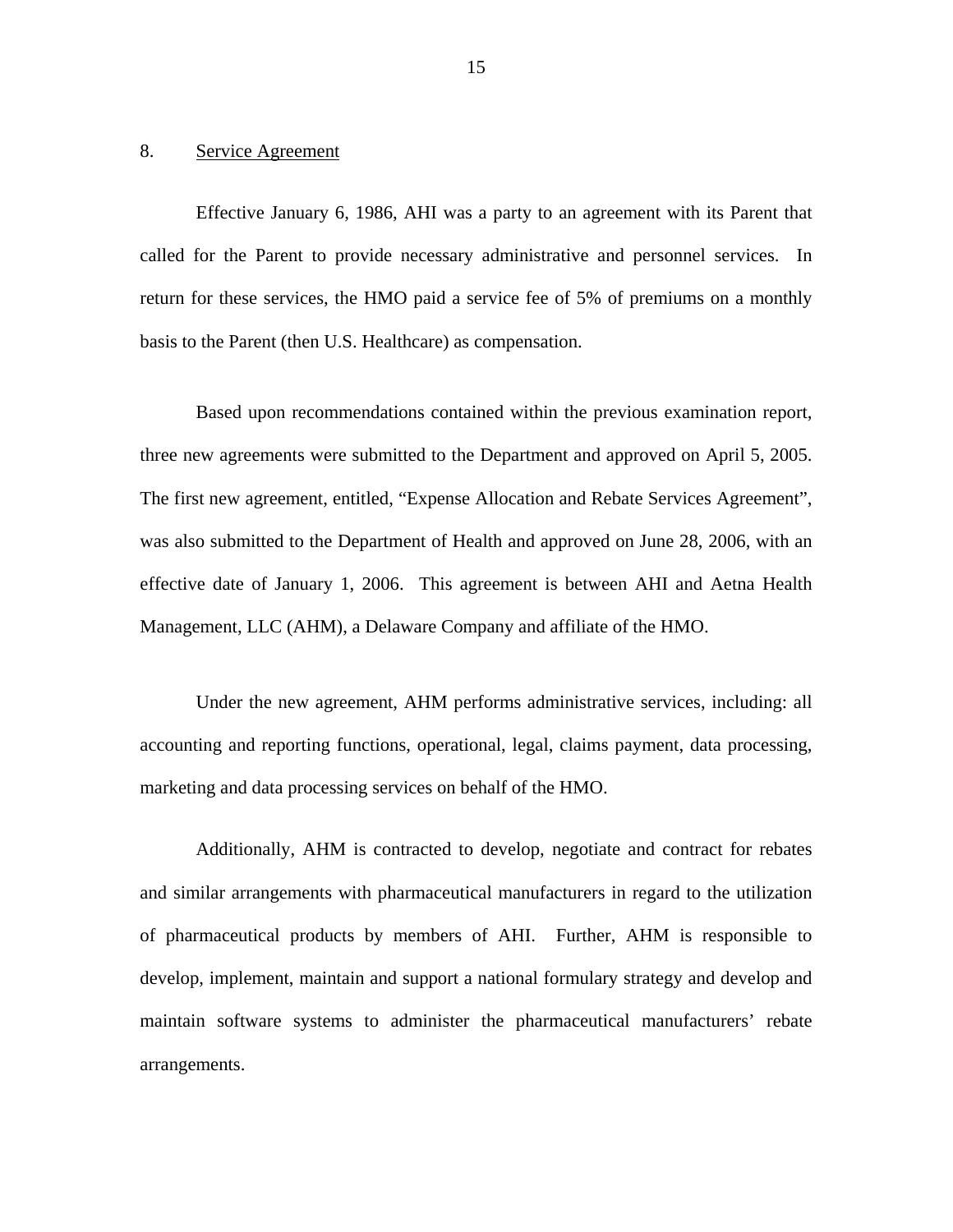In return for these services, AHI reimburses AHM its actual costs.

The second new agreement, entitled "Personnel Services and Expense Reimbursement Agreement", is between AHI and ALIC. Under this agreement, ALIC provides AHI with the personnel necessary to perform administrative services, including accounting, payment of claims, quality assessment and pharmacy benefit management services related to AHI's commercial, Medicaid, Medicare and self-insured members. The agreement obligates AHI to pay ALIC the cost of providing such services, as well as interest on outstanding administrative service balances.

The third new agreement, entitled "Expense Allocation Agreement" is between AHI and Aetna Inc. This agreement obligates AHI to pay Aetna Inc. the cost of providing services incurred by Aetna Inc on behalf of AHI, as well as interest on outstanding monthly intercompany balances.

As all three new agreements work together as an integrated unit, all three agreements were implemented as of the same date, January 1, 2006. Additionally, the Line of Credit Agreement, the Subordination Agreement, the Guarantor Agreement and the Service Agreement were all terminated January 1, 2006 by the Expense Allocation Agreement.

AHI paid \$508,600,000 in dividends to its Parent during the examination period. An additional \$70,900,000 dividend payment was made to the Parent in 2006. The following chart shows the dividends paid during the examination period and in 2006: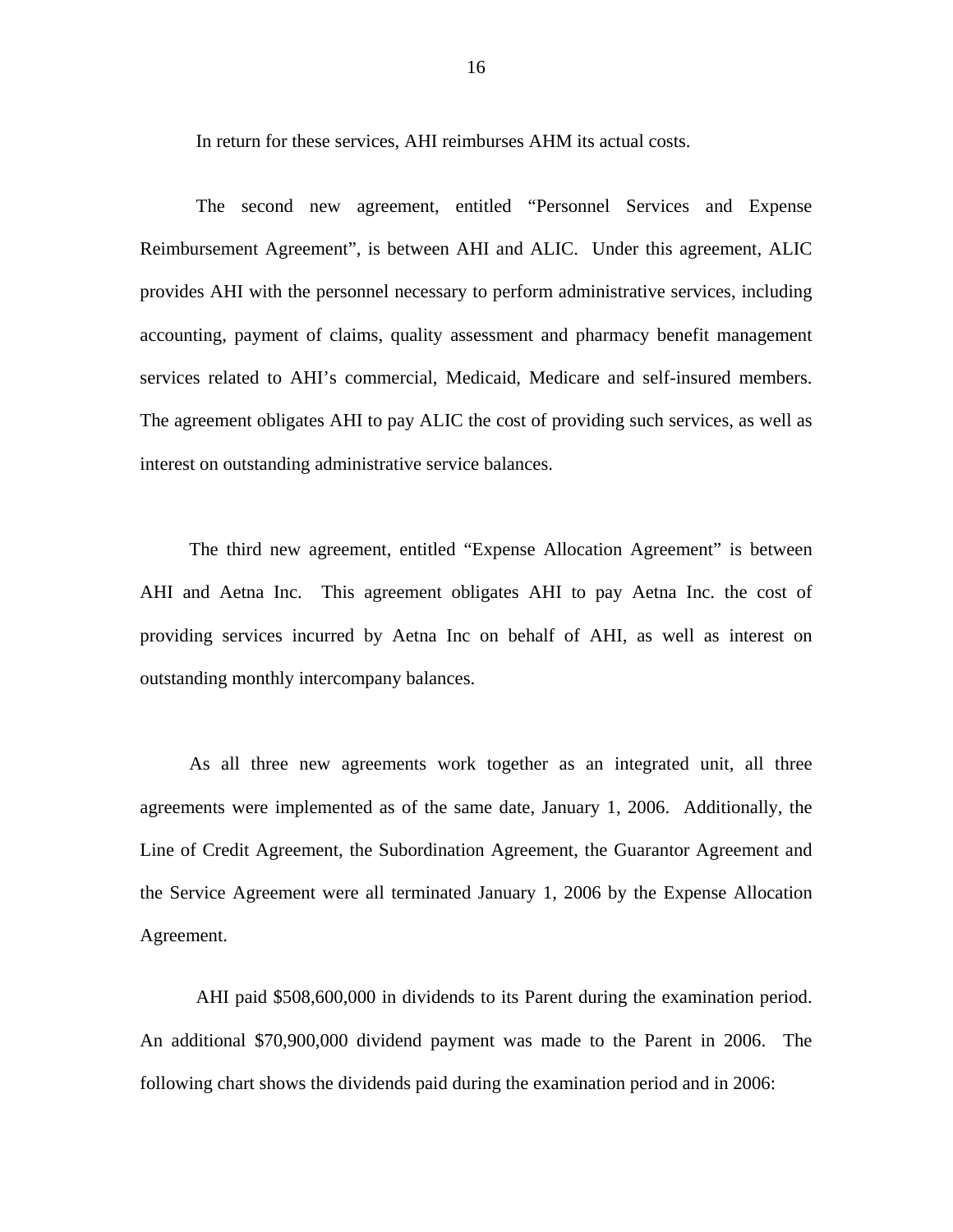| Year | Dividend Payment Amount |
|------|-------------------------|
| 2003 | \$195,000,000           |
| 2004 | \$190,000,000           |
| 2005 | \$123,600,000           |
| 2006 | \$70,900,000            |

## E. Significant Operating Ratios

The following two ratios, computed as of December 31, 2005, fell outside of the

NAIC benchmarks:

| Ratio                                              | Result     | <b>NAIC</b>        |
|----------------------------------------------------|------------|--------------------|
|                                                    |            | Benchmark          |
|                                                    |            |                    |
| One-year reserve development to prior year surplus | $(62.6)\%$ | "Negative"         |
| Change in non-invested assets                      | $(23.0)\%$ | $<10\%$ to $-20\%$ |

- One-year reserve development to prior year surplus: The HMO's computed ratio of -62.6%, fell outside of the range of the NAIC's benchmark of "Negative". The result was mainly due to the favorable development of claims and the HMO's overall decrease in business.
- Change in non-invested assets: The HMO's computed ratio of -23.0%, fell outside of the range of the NAIC's benchmark of <20% to -20%. An analysis of the various accounts that are used to compute this ratio revealed that, while the result is greater than anticipated, the various balances involved are deemed to be collectible.

The underwriting ratios presented below are on an earned-incurred basis and

encompass the period covered by this examination.

|                           | Amount          | Ratio  |
|---------------------------|-----------------|--------|
| Medical expenses          | \$2,723,823,375 | 76.07% |
| Claim adjustment expenses | 76,218,879      | 2.13%  |
| Administrative expenses   | 369,764,505     | 10.33% |
| Net underwriting gain     | 410,872,555     | 11.47% |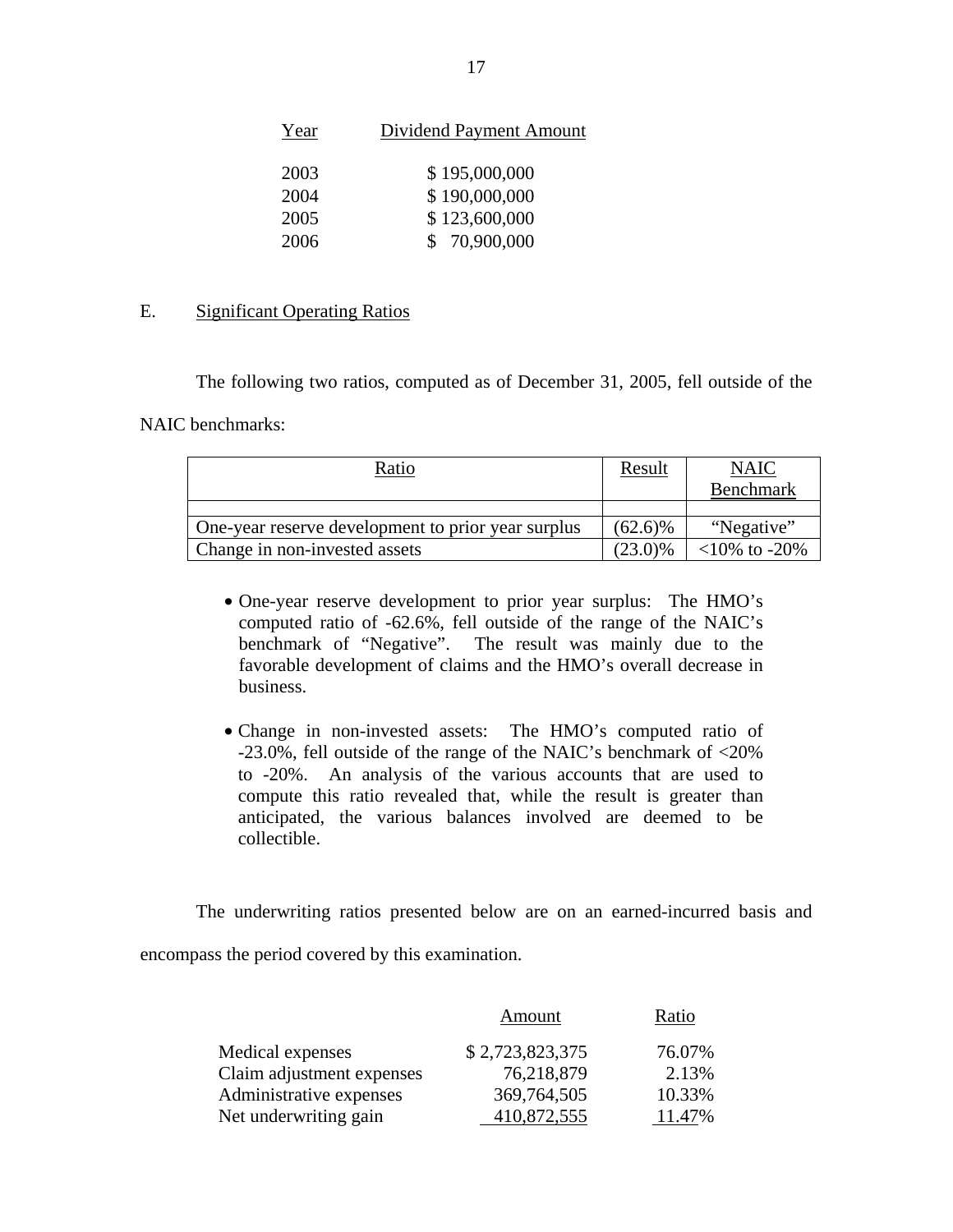<span id="page-19-0"></span>

| Premiums earned       | \$3,580,679,314 | 100.00% |
|-----------------------|-----------------|---------|
| Investment Activities |                 |         |

The HMO's investment management has been delegated, via the written approval of its board, to certain individuals within its Parent's Enterprise Risk Management Department. Investment holdings are maintained by State Street Bank and are subject to a custodial agreement.

The HMO's investment guidelines call for diversification of risk, and limit equity investments to ten percent (10%) of invested assets. Credit exposure for bonds is to average no lower than BBB. AHI also engages in short-term securities lending in order to maximize investment income.

The HMO's portfolio as of December 31, 2005, was comprised of government bonds, corporate debt obligations, cash equivalents, and short-term investments. Ninetyone percent of those investments were in NAIC Class 1 obligations, which included U.S. Government obligations. The insurer has modest participation in the private placement market.

All investment activity was approved by the HMO's board during its regular meetings.

Part 98-1.11(f)(1) of the Administrative Rules and Regulations of the Health Department  $(10 \text{ NYCRR } 98-1.11(f)(1))$  states in part:

> "…each [Managed Care Organization] shall establish a deposit in the form of an escrow account for the protection of enrollees (including enrollee health care service claim obligations), in the form of a trust account with a custodian…"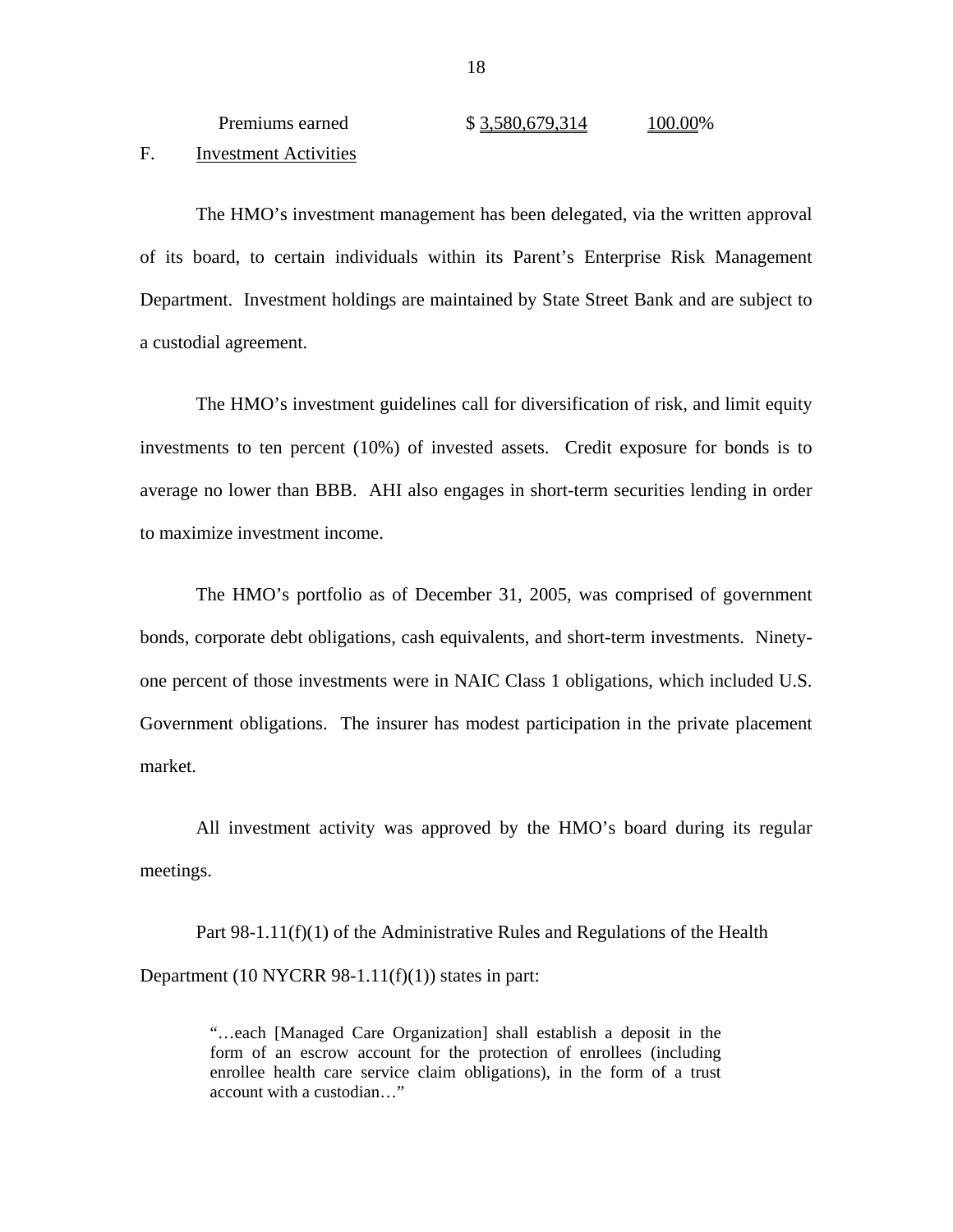<span id="page-20-0"></span>New York Insurance Department Circular Letter No. 2 (2006) also establishes the requirement that trusteed assets be maintained as separate and distinct from all other assets. A review during the examination revealed that while such funds were maintained in a separate account, they were being maintained in an account that was not in the HMO's name. When this was pointed out to the HMO's management, the name of the account was corrected.

It is recommended that the HMO comply with Part  $98-1.11(f)(1)$  of the Administrative Rules and Regulations of the Health Department and New York Insurance Department Circular Letter No. 2 (2006) and maintain its trusteed surplus in an escrow account in the HMO's name.

## G. Provider/IPA Arrangements and Risk Sharing

During the examination period, AHI maintained several contractual and capitated risk relationships with third-party Independent Practice Associations (IPAs) to supply services to HMO members. A description of each IPA arrangement is as follows:

- University Behavioral Associates, Inc. provides the HMO with a credentialed network, utilization review, and claims handling for the in-patient and outpatient behavioral health needs of its members.
- OrthoNet New York IPA provides the HMO with utilization review, and claim handling services for the in-network physical and occupational therapy needs of the HMO's members in fourteen counties of New York State.
- Magellan Behavioral Health, Inc. (MBH) provided a credentialed provider network, utilization review and claim services for the in-network mental health care of the HMO's members on a capitated basis. This relationship was terminated during 2005.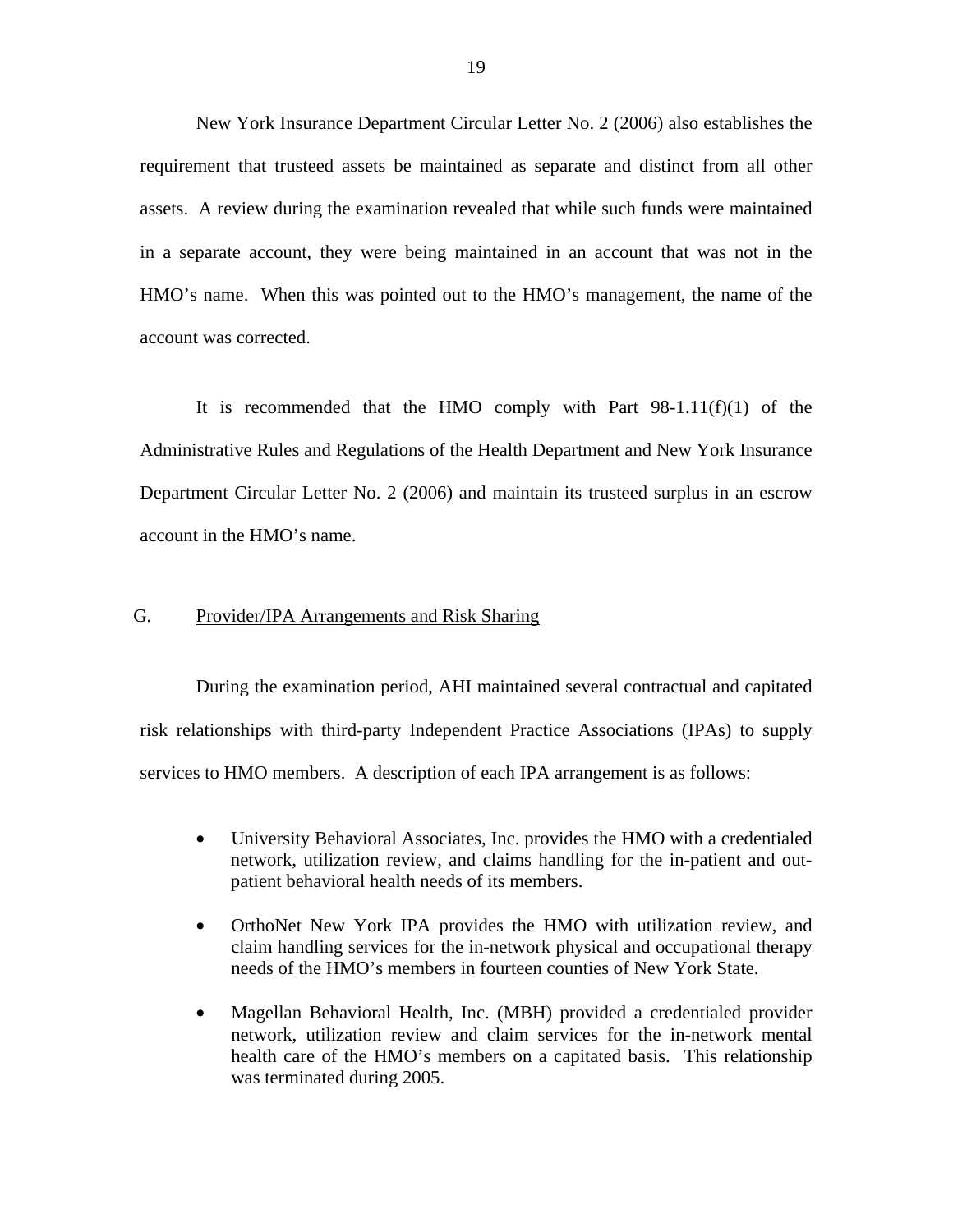- <span id="page-21-0"></span>• American Chiropractic Network, Inc. (ACN) provides a credentialed provider network, utilization review and claim services for the in-network chiropractic needs of the HMO's members.
- New York Medical Imaging IPA provides the HMO with services for innetwork radiology services to HMO members.
- Coordinated Care Solutions, Inc. provided the HMO with utilization review and claims management services for providers operating within the Montefiore Hospital network. This relationship was terminated subsequent to the examination date, in 2006.

Each of these IPA relationships is in compliance with New York Insurance Department Regulation No. 164 (11 NYCRR 101.4).

## H. Accounts and Records

The HMO files Quarterly Loss Ratio Reports with this Department in accordance with Section  $4308(g)(1)$  of the New York Insurance Law. These reports exhibit the claims experience for the various community-rated lines of business. During the examination, it was noted that the HMO constructed its Loss Ratio Reports utilizing actuarially established loss ratios, instead of using its actual loss experience as required. This rendered the data in those reports to be inaccurate and provided misleading results.

It is recommended that the HMO construct its Loss Ratio Reports filed with this Department pursuant to the requirements of Section  $4308(g)(1)$  of the New York Insurance Law, utilizing actual loss experience.

It is noted that AHI resubmitted the inaccurate reports from 2005 and has initiated a process to comply with this recommendation on a going forward basis.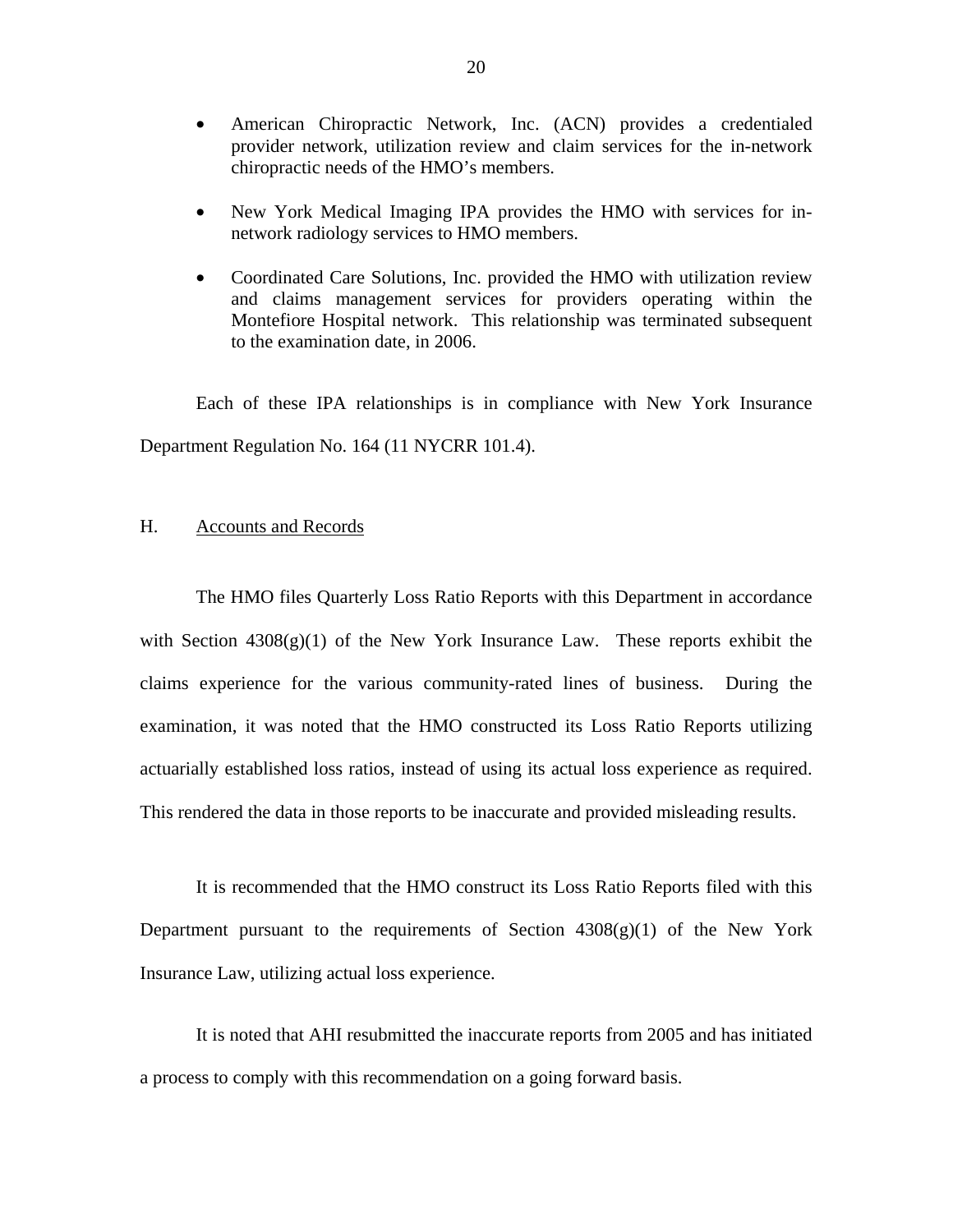The HMO is required to pay a surcharge, under the New York Health Care Reform Act (HCRA), for most commercial hospital, diagnostic treatment center and ambulatory surgical center claims incurred in the State of New York. The examination revealed that the surcharge was not paid, as was required, when bulk settlements were made to adjust previously adjudicated claims. The amounts of such payments that were not made during the examination period and through 2006 were as follows:

| Year  | Surcharge     |
|-------|---------------|
| 2003  | 832,216<br>S. |
| 2004  | 179,166       |
| 2005  | 1,086,909     |
| 2006  | 858,670       |
| Total | \$2,956,961   |
|       |               |

It is recommended that the HMO pay the New York Health Care Reform Act (HCRA) surcharges when required on all claim payments.

It is noted that the HMO has subsequently paid the surcharges noted above.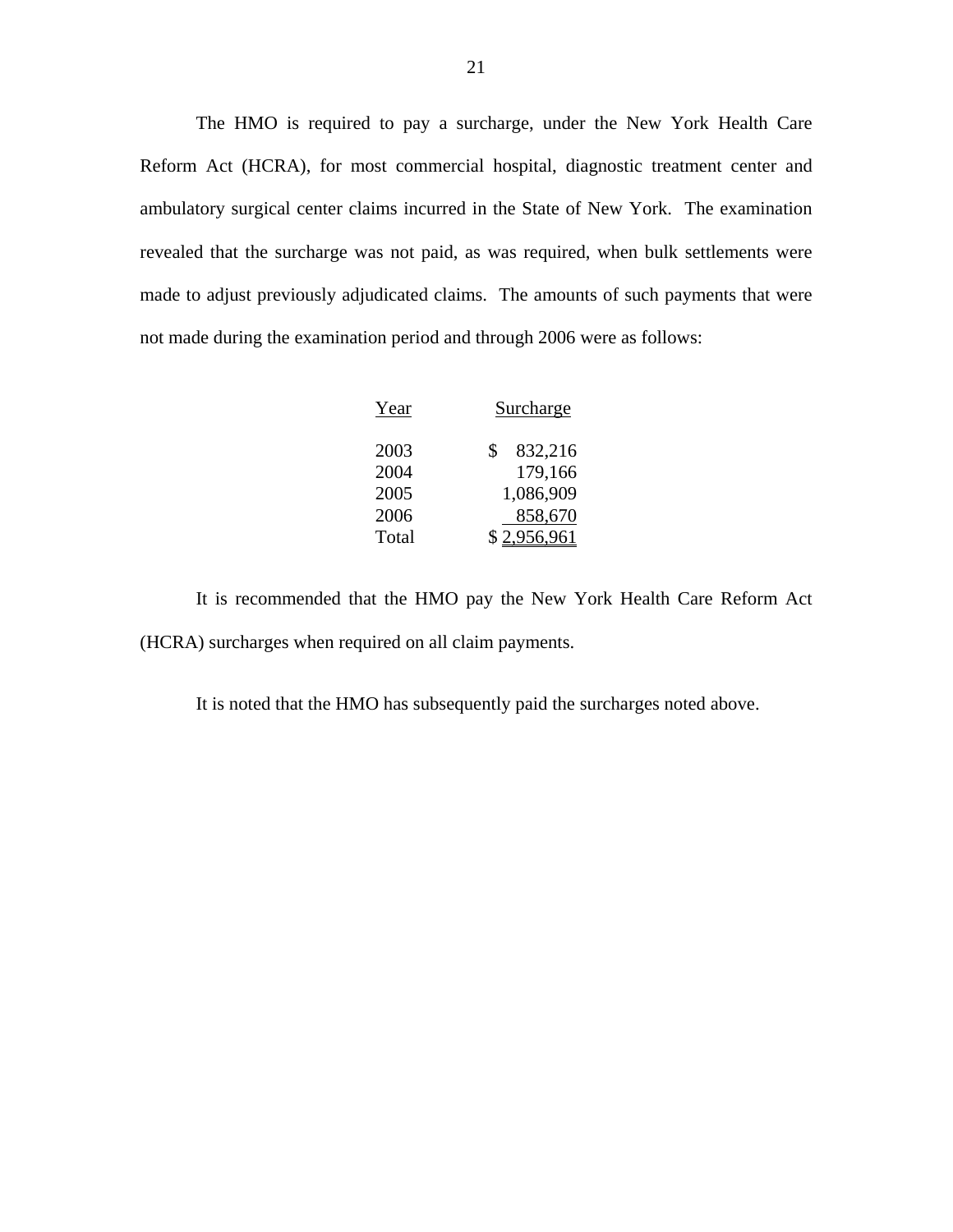# **3. FINANCIAL STATEMENTS**

# A. Balance Sheet

The following compares the assets, liabilities and capital and surplus as determined by this examination with that reported by the HMO as of December 31, 2005:

|                                                       |               |                | <b>Surplus</b>          |
|-------------------------------------------------------|---------------|----------------|-------------------------|
| Assets                                                | Examination   | <b>HMO</b>     | Increase/<br>(Decrease) |
| <b>Bonds</b>                                          | \$268,817,515 | \$268,817,515  |                         |
| Cash and cash equivalents                             | 20,500,461    | 20,500,461     |                         |
| Short term investments                                | 20,170        | 20,170         |                         |
| Investment income due and                             |               |                |                         |
| accrued                                               | 2,929,610     | 2,929,610      |                         |
| Uncollected premiums                                  | 23,514,350    | 23,514,350     |                         |
| Current federal and foreign income                    |               |                |                         |
| tax recoverable and interest thereon                  | 5,410,819     | 5,410,819      |                         |
| Net deferred tax asset                                | 15,569,665    | 15,569,665     |                         |
| Receivables from parent,                              |               |                |                         |
| subsidiaries and affiliates                           | 10,018,682    | 10,018,682     |                         |
| Health care and other amount                          |               |                |                         |
| receivables                                           | 7,168,554     | 7,168,554      |                         |
| Aggregate write-ins for other than<br>invested assets |               |                |                         |
|                                                       | 431,144       | <u>431,144</u> |                         |
| <b>Total</b> assets                                   | \$354,380,970 | \$354,380,970  |                         |
| Liabilities                                           |               |                |                         |
| Claims unpaid                                         | \$86,484,397  | \$121,675,767  | 35,191,370<br>S.        |
| Unpaid claim adjustment expenses                      | 1,964,038     | 1,964,038      |                         |
| Aggregate health policy reserves                      | 11,443,396    | 11,443,396     |                         |
| Aggregate health claim reserves                       | 3,442,242     | 3,442,242      |                         |
| General expenses due or accrued                       | 12,918,833    | 12,918,833     |                         |
| Amounts due to parent, subsidiaries                   |               |                |                         |
| and affiliates                                        | 1,621,598     | 1,621,598      |                         |
| Federal contingency reserve                           | 4,119,654     | 4,119,654      |                         |
| <b>Total liabilities</b>                              | \$121,994,158 | \$157,185,528  | 35,191,370<br>\$        |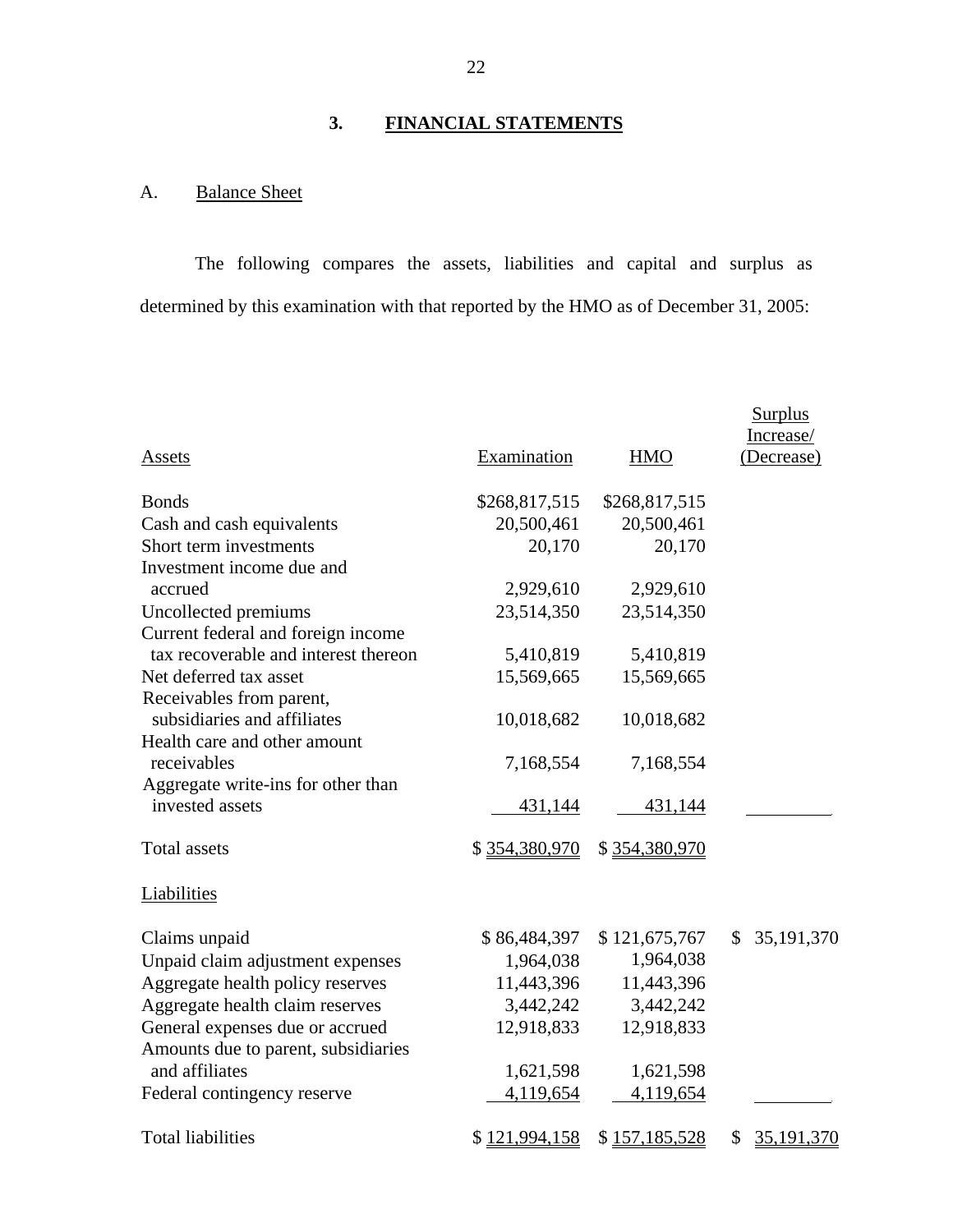# Capital and Surplus

| Common stock                           | 6             | h                           |              |
|----------------------------------------|---------------|-----------------------------|--------------|
| Gross paid in and contributed capital  | 69,956,549    | 69,956,549                  |              |
| Contingency reserve                    | 51,684,939    | 51,684,939                  |              |
| Unassigned surplus                     | 110,745,318   | 75,553,948                  |              |
| Total capital and surplus              |               | \$232,386,812 \$197,195,442 | \$35,191,370 |
| Total liabilities, capital and surplus | \$354,380,970 | \$354,380,970               |              |

**Note**: The Internal Revenue Service has completed its audits of the consolidated tax returns filed on behalf of the HMO through tax year 2003. All material adjustments, if any, made subsequent to the date of examination and arising from said audits, are reflected in the financial statements included in this report. Except for any impact which might result from the examination changes contained in this report, the examiner is unaware of any potential exposure of the HMO to any further tax assessment and no liability has been established herein relative to such contingency.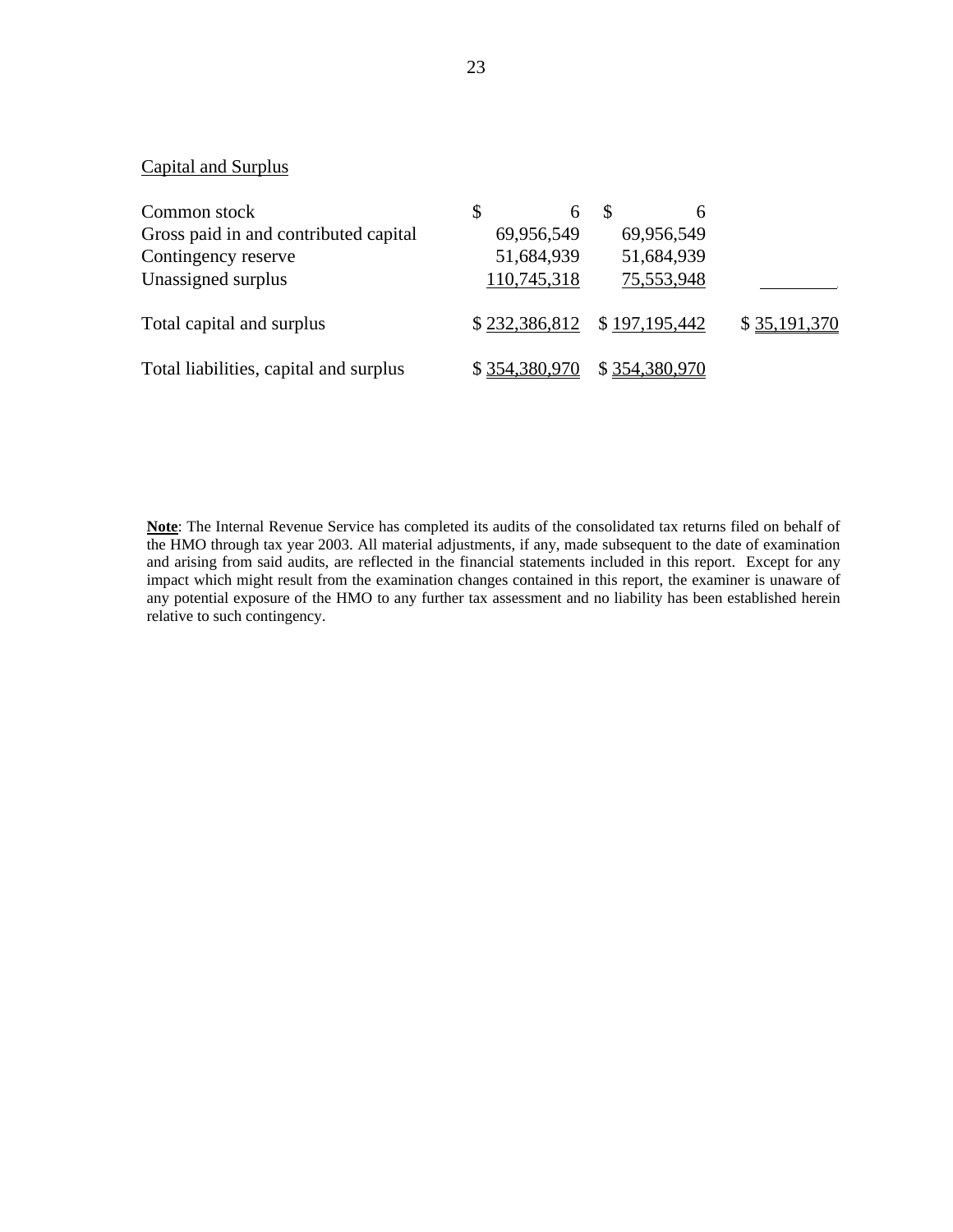# B. Statement of Revenue and Expenses and Capital and Surplus

Capital and surplus decreased by \$131,207,738 during the three-year examination

period, January 1, 2003 through December 31, 2005, detailed as follows:

# Revenue

| Gross premium income                         | \$3,588,809,472 |                   |
|----------------------------------------------|-----------------|-------------------|
| Change in unearned premium reserves and      |                 |                   |
| reserve for rate credits                     | (8,130,158)     |                   |
| Total revenue                                |                 | \$3,580,679,314   |
| Hospital and medical expenses                |                 |                   |
| Hospital/medical benefits                    | \$2,277,956,508 |                   |
| Other professional services                  | 12,348,060      |                   |
| Outside referrals                            | 149,635,864     |                   |
| Emergency room and out of area               | 55,635,843      |                   |
| Prescription drugs                           | 303,634,836     |                   |
| Aggregate write-ins for other hospital and   |                 |                   |
| medical                                      | (107, 938, 329) |                   |
| Total hospital and medical expenses          | \$2,691,272,782 |                   |
| Administrative expenses                      |                 |                   |
| Claims adjustment expenses                   | 76,218,879      |                   |
| General administrative expenses              | 369,764,505     |                   |
| Increase in reserves for accident and health |                 |                   |
| contracts                                    | (2,640,777)     |                   |
| Total underwriting expenses                  |                 | \$3,134,615,389   |
| Net underwriting gain                        |                 | \$<br>446,063,925 |
| Net investment income earned                 | \$65,744,524    |                   |
| Net realized capital gain                    | 7,625,940       |                   |
| Net investment income                        |                 | 73,370,464        |
| Net income before federal income taxes       |                 | 519,434,389<br>\$ |
| Federal and foreign income taxes incurred    |                 | 166,776,611       |
| Net income                                   |                 | \$352,657,778     |
|                                              |                 |                   |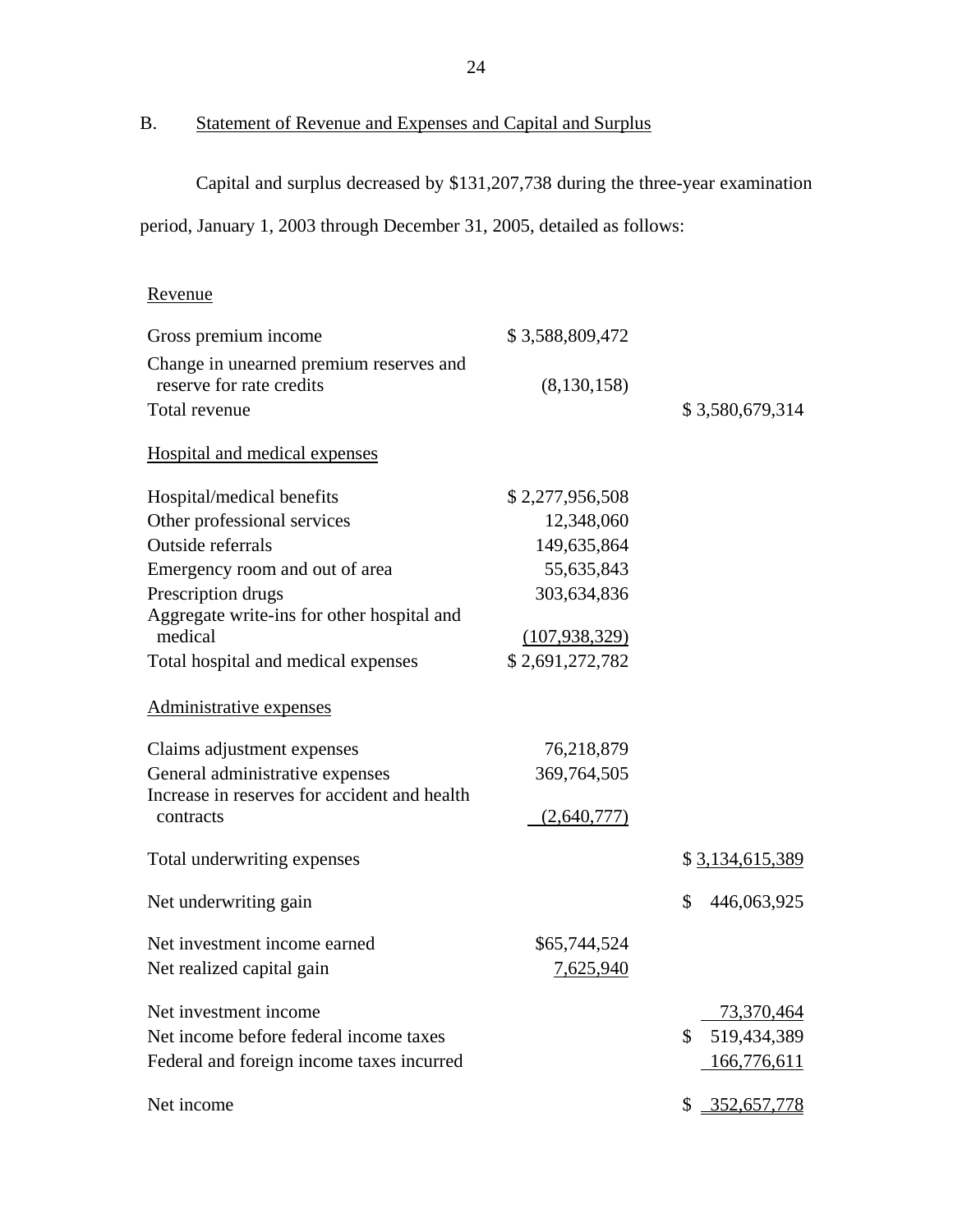# Change in Capital and Surplus

## Capital and surplus per report on examination, as of December 31, 2002 \$ 358,594,550

|                                      | Gains in<br>Surplus | Losses in<br>Surplus |                 |
|--------------------------------------|---------------------|----------------------|-----------------|
| Net income                           | $$352,657,778$ \\$  |                      |                 |
| Unrealized capital gain              | 202,671             |                      |                 |
| Change in net deferred income tax    |                     | 16,604,725           |                 |
| Change in non-admitted assets        | 46,317,648          |                      |                 |
| Dividends to stockholders            |                     | 508,600,000          |                 |
| Miscellaneous adjustment             |                     | 181,110              |                 |
| Net decrease in capital and surplus  |                     |                      | (126, 207, 738) |
| Capital and surplus per report on    |                     |                      |                 |
| examination, as of December 31, 2005 |                     |                      | \$232,386,812   |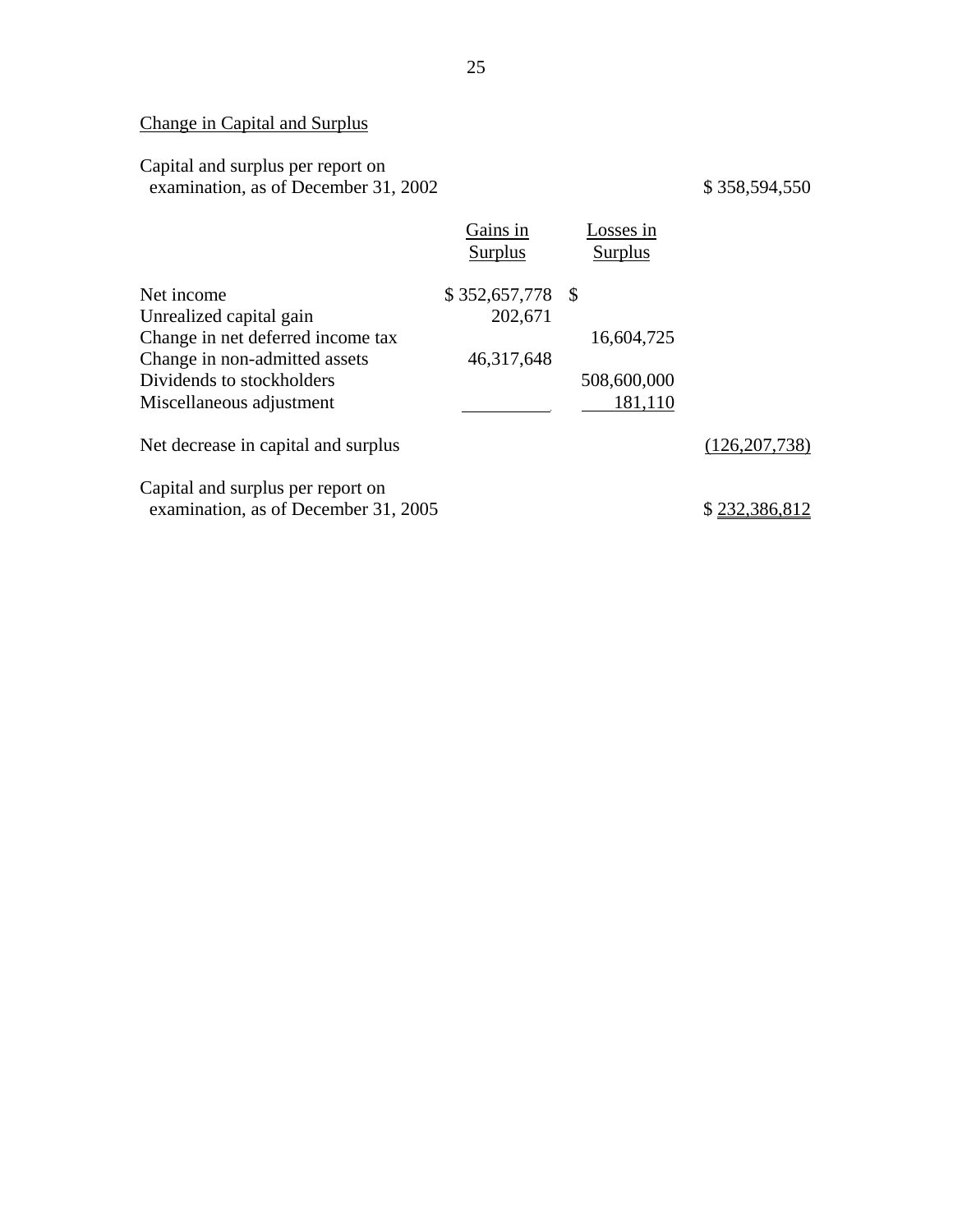## <span id="page-27-0"></span>**4. RECEIVABLES FROM PARENT, SUBSIDIARIES AND AFFILIATES**

Although no examination change was made relative to this report item, the following was noted:

The examiners reviewed a sample of 17 inter-company transactions to establish the propriety of those transactions. The results of such review are as follows:

- On several occasions, the HMO was billed for sales commissions that had been allocated to the HMO by its parent. These allocations included sales commissions and bonuses to agents and brokers for business not applicable to New York contracts.
- The examiner also noted that several inter-company transactions recorded by the HMO and members of its holding company system were not booked correctly in the HMO's general ledger. The differences appeared to be the result of Aetna Inc. recording certain transactions so that they balanced in total (consolidated), however, the allocations to the various legal entities were not always accurate. In one such case, the HMO appeared to be overcharged in the amount of \$900,812.

these errors occurred indicate that there is a control deficiency that requires attention. While HMO personnel stated that the aforementioned erroneous allocations were the result of human error, for which a remedy is not required, the frequency at which Thus, the HMO should take immediate steps to implement a more efficient system to process transactions with members of its holding company system.

It is recommended that AHI and its Parent implement controls to prevent inaccurate or inappropriate inter-company transactions.

It is recommended that AHI be credited for all amounts erroneously charged to it.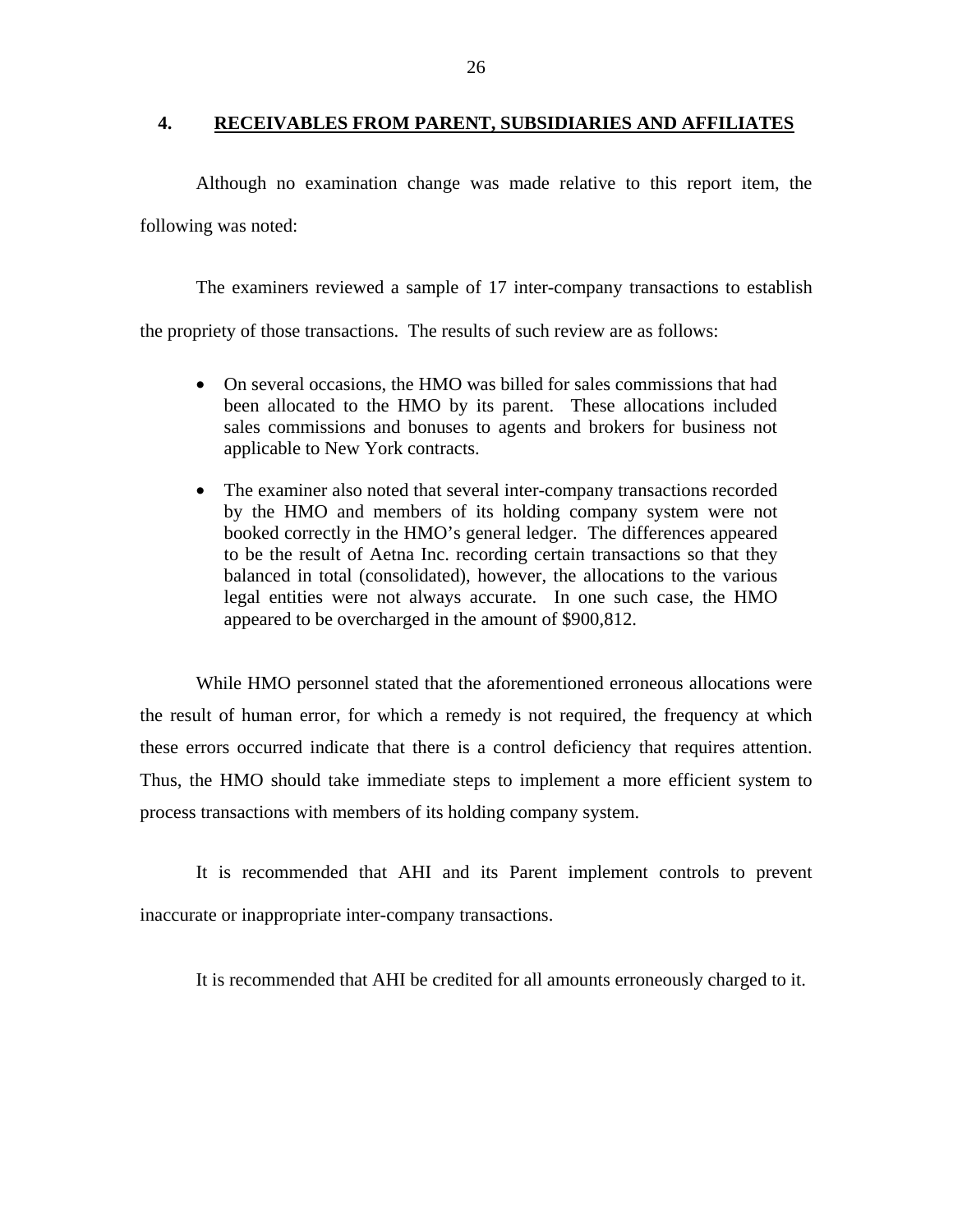## **5. HEALTH CARE RECEIVABLES**

<span id="page-28-0"></span>Although no examination change was made relative to this item, the following was noted:

The HMO pays certain capitated providers in advance for anticipated claims expense coverage. For accounting purposes, these payments, which are called Periodic Interim Payments ("PIP"), are recorded as receivables on the balance sheet. When claims are received by AHI, the amounts owed to the provider by the HMO are credited against the outstanding PIP balance. It was noted during the examination that, in one case, the HMO made a \$1,649,216 payment to a group of capitated providers, but neglected to record the payment as a receivable. The omission of this payment overstated the PIP Expense and understated the PIP Receivable on the books of the HMO as of the examination date. Upon notice by the examiners, the HMO made a retroactive entry in October, 2006 to correct the omission.

It is noted that the HMO has an internal control that should have prevented this error.

It is recommended that the HMO review its internal controls to ensure that procedures are in place that will ensure that advance payments are properly recorded as receivables in its financial statements.

The HMO maintains a "reserve" for amounts estimated to be uncollectible under its PIP contracts and records it as a contra-asset in its PIP receivable account. When the estimate changes, the difference is recorded as either an increase or a decrease to the HMO's claim expenses. For the year ended December 31, 2005, the HMO reduced the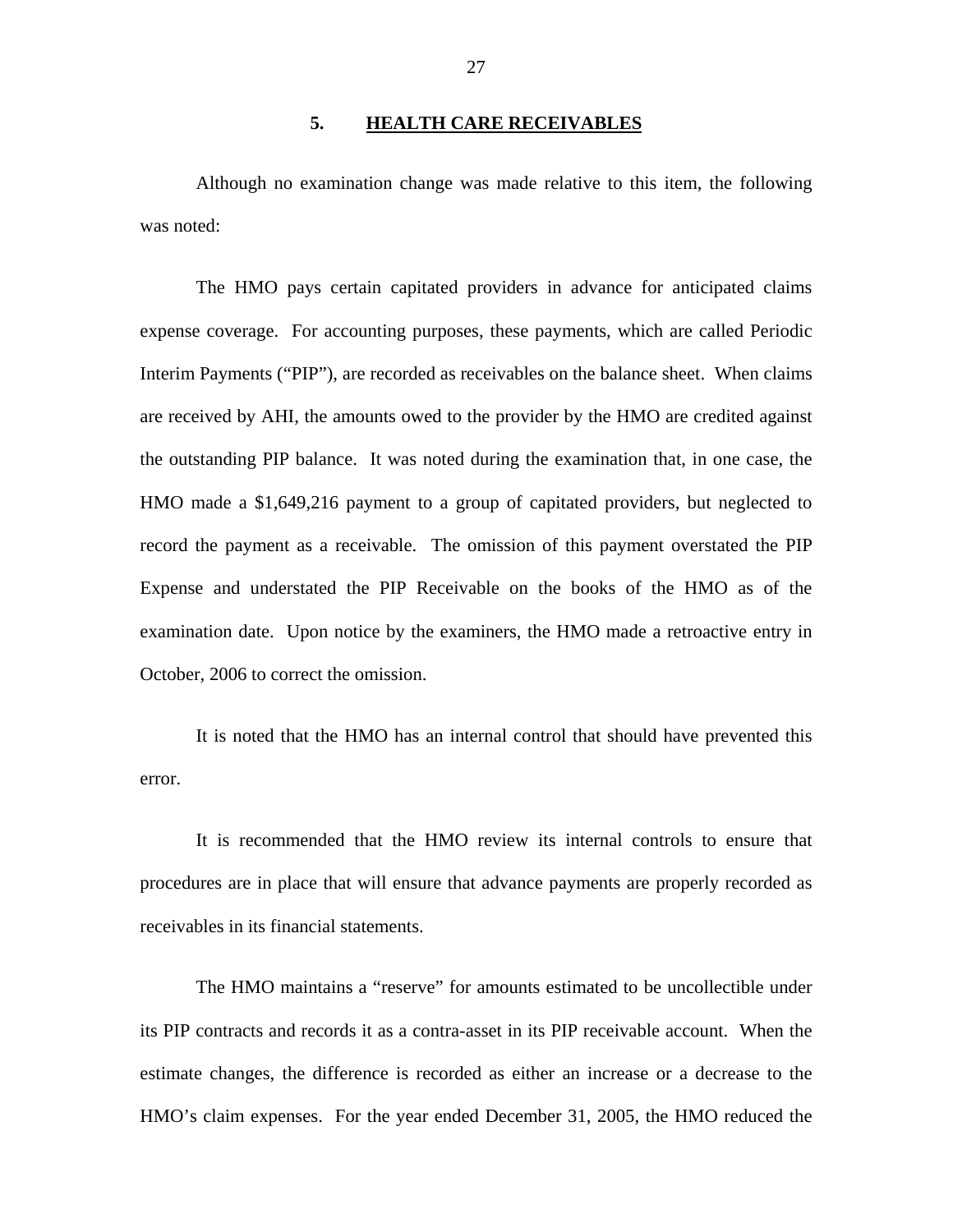<span id="page-29-0"></span>expected uncollectible amounts by \$5 million. This change in estimate led to a reduction of the HMO's hospital/medical expenses by the same amount for the year. Because the changes are only changes in estimates, this balancing transaction should not be reported within claim expenses. Instead, the change would more properly be reported as a change in estimate for PIP Reserves, and shown as a surplus change item in the Statement of Revenue and Expenses of the Health Annual Statement filing.

It is recommended that in instances when the HMO changes its estimate of uncollectible PIP Reserves, such change should be reflected as a change in estimate, as a specific write-in line item on the income statement of the HMO's quarterly and annual financial statements, instead of as a change to the medical expenses of the HMO.

#### **6. CLAIMS UNPAID**

The examination liability of \$86,484,397 is \$35,191,370 less than the \$121,675,767 reported by the HMO as of the examination date. The examination analysis was conducted in accordance with generally accepted actuarial principles and practices and was based on statistical information contained in the HMO's internal records and its filed annual statements as verified during the examination.

It is AHI's practice to record its stop-loss reimbursements on a cash basis, rather than on an earned basis. This accounting treatment results in a higher claims reserve at year end, which is consistent with the Department's evaluation.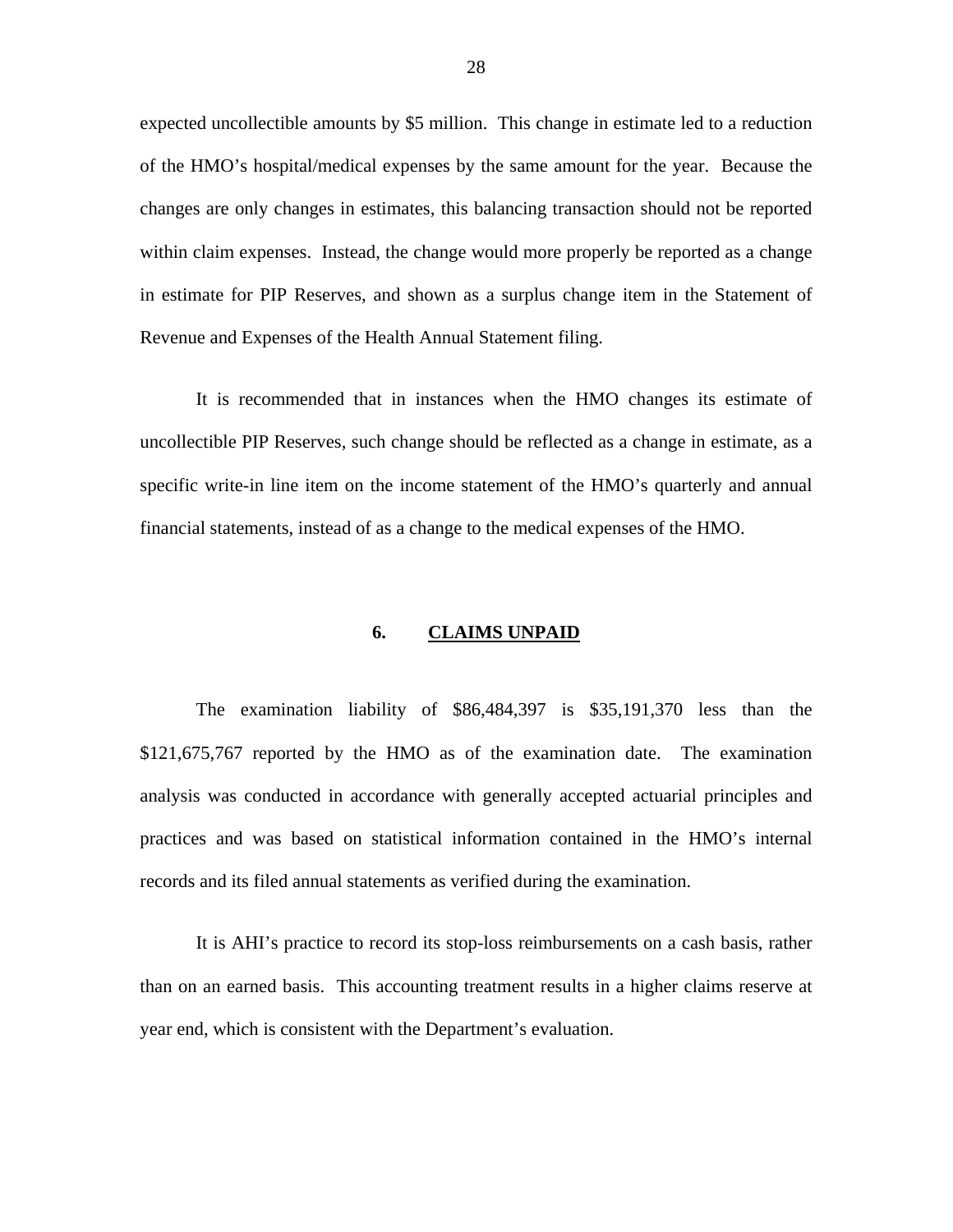## **7. COMPLIANCE WITH PRIOR REPORT ON EXAMINATION**

<span id="page-30-0"></span>The prior report on examination, as of December 31, 2002 contained eighteen (18) comments and recommendations. The current status of these matters is as follows (page numbers refer to the prior report):

# **ITEM NO. PAGE NO.**

## Holding Company System – Service Agreements

1. It is recommended that the Plan comply with 10 NYCRR 12 Part 98.11 by maintaining a current administrative services agreement and by submitting that agreement to the Commissioner of Health for authorization to renew.

*The HMO has complied with this recommendation.* 

2. It is recommended that the Plan develop an administrative 12 services agreement that meets the requirements of 10 NYCRR Part 98-1.10.

*The HMO has complied with this recommendation.* 

3. It is further recommended that the Plan develop an 12 agreement that addresses all costs allocated to the HMO by the provider of services.

*The HMO has complied with this recommendation.* 

4. It is recommended that the Plan establish an agreement with 12 ALIC detailing ALIC's role in the providing of services and paying of employees.

*The HMO has complied with this recommendation.* 

5. It is further recommended that any of the Plan's holding 12 company transactions be clear and concise with regard to which affiliated entity performs the payment and record keeping functions involving inter-company transactions.

*The HMO has complied with this recommendation.*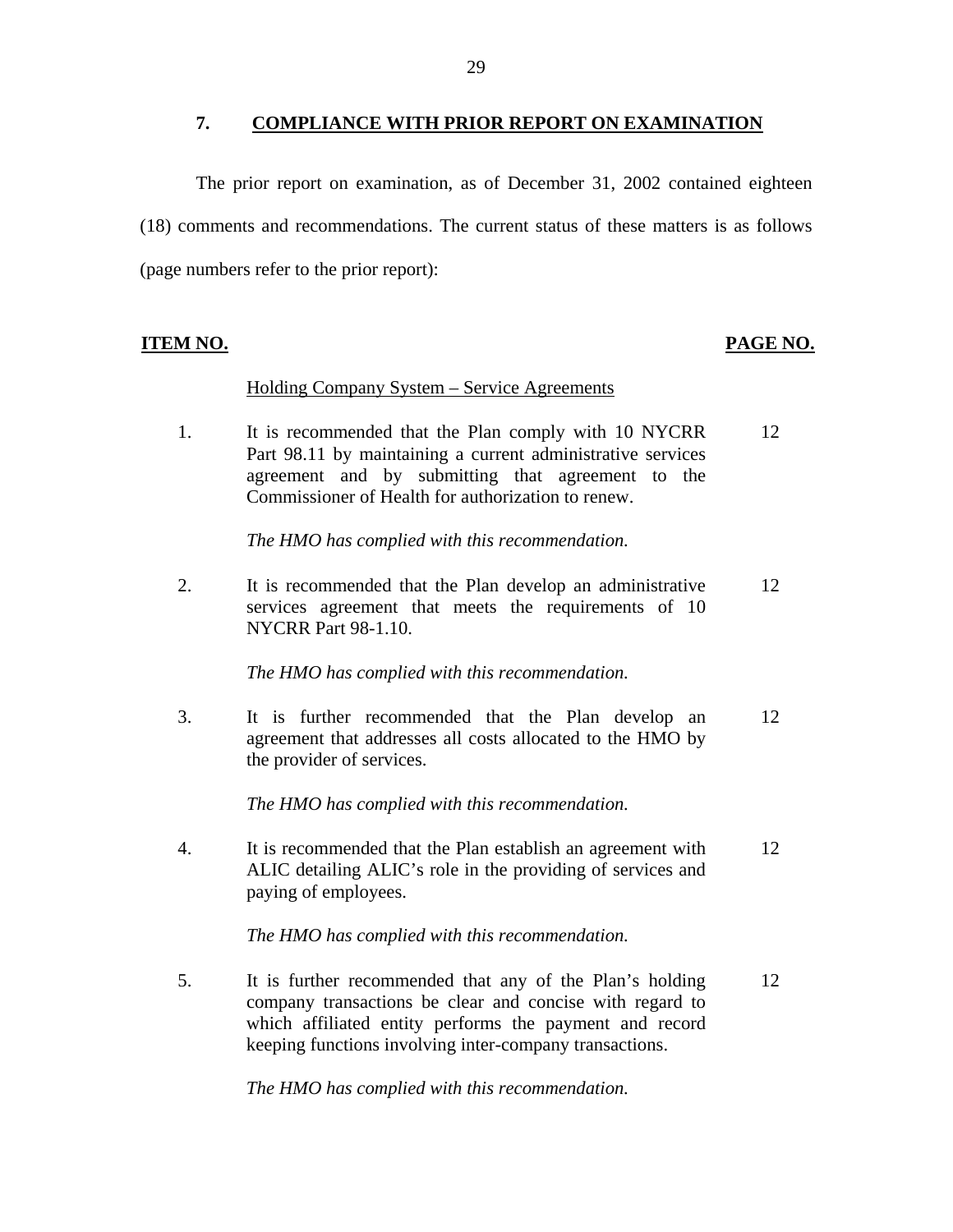| <u>ITEM NO.</u> |                                                                                                                                                                                                                                                                                                                                                                                                         | <u>PAGE NO.</u> |
|-----------------|---------------------------------------------------------------------------------------------------------------------------------------------------------------------------------------------------------------------------------------------------------------------------------------------------------------------------------------------------------------------------------------------------------|-----------------|
| 6.              | It is recommended that the Plan obtain approval for its cash<br>management agreements prior to implementation.                                                                                                                                                                                                                                                                                          | 13              |
|                 | The HMO has complied with this recommendation.                                                                                                                                                                                                                                                                                                                                                          |                 |
| 7.              | It is recommended that that the Plan adheres to the terms of<br>the CMA by maintaining its assets in an account under its<br>own name.                                                                                                                                                                                                                                                                  | 13              |
|                 | The HMO has complied with this recommendation.                                                                                                                                                                                                                                                                                                                                                          |                 |
| 8.              | It is recommended that the Plan develop a system to directly<br>tie in the premium collected and provide a clear auditable<br>trail for premium collected.                                                                                                                                                                                                                                              | 14              |
|                 | The HMO has complied with this recommendation.                                                                                                                                                                                                                                                                                                                                                          |                 |
| 9.              | It is recommended that the HMO maintain separate records<br>from those of the Parent to be in compliance with Part 98-<br>1.11(a) of the Administrative Rules and Regulations of the<br>New York State Department of Health. It is noted that the<br>administrative services agreement which was recently<br>submitted to the Department addresses the comments and<br>recommendations mentioned above. |                 |
|                 | The HMO has complied with this recommendation.                                                                                                                                                                                                                                                                                                                                                          |                 |
| 10.             | It is recommended that the Plan refrain from changing the<br>provider of cash management services until after the Plan<br>formally notifies the Department of such change.                                                                                                                                                                                                                              | 15              |
|                 | The HMO has complied with this recommendation.                                                                                                                                                                                                                                                                                                                                                          |                 |
| 11.             | It is recommended that the Plan file its Tax sharing<br>agreement with DOH in accordance with 10 NYCRR Part<br>98.                                                                                                                                                                                                                                                                                      | 16              |
|                 | The HMO has complied with this recommendation.                                                                                                                                                                                                                                                                                                                                                          |                 |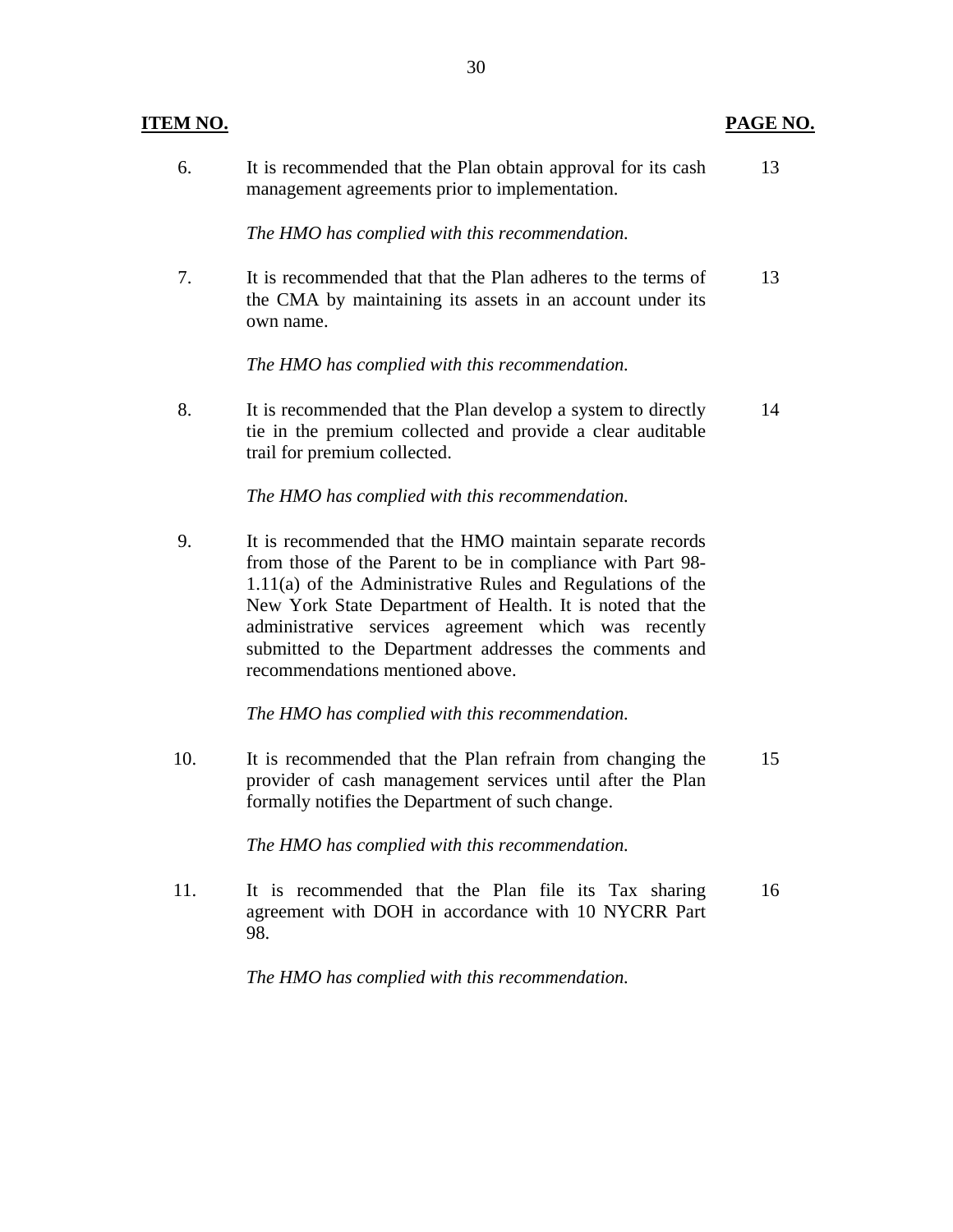# **ITEM NO. PAGE NO.**

| 12. | It is recommended that the Plan document: the PBM services<br>provided to the Plan by AHM, the supporting detail<br>regarding the allocation and settlement of pharmaceutical<br>rebates with AHM, the fee paid for these services to AHM. | 16 |
|-----|--------------------------------------------------------------------------------------------------------------------------------------------------------------------------------------------------------------------------------------------|----|
|     | The HMO has complied with this recommendation.                                                                                                                                                                                             |    |
|     | <u> Holding Company System – Dividends</u>                                                                                                                                                                                                 |    |
| 13. | It is recommended that the Plan generate and retain Board of<br>Directors' approvals of all dividend payments.                                                                                                                             | 17 |
|     | The HMO has complied with this recommendation.                                                                                                                                                                                             |    |
|     | <b>Accounts and Records</b>                                                                                                                                                                                                                |    |
| 14. | It is recommended that the custodian agreement be revised to<br>reflect the Plan's current legal name.                                                                                                                                     | 17 |
|     | The HMO has complied with this recommendation.                                                                                                                                                                                             |    |
| 15. | It is recommended that the Plan assure that the custodian<br>agreement complies with the suggested protective covenants<br>and provisions.                                                                                                 | 18 |
|     | The HMO has complied with this recommendation.                                                                                                                                                                                             |    |
| 16. | It is recommended that the Plan report only individual claims<br>in the individual line of business results.                                                                                                                               | 19 |
|     | The HMO has complied with this recommendation.                                                                                                                                                                                             |    |
| 17. | It is recommended that the Plan accrue for anticipated stop<br>loss pool recoveries.                                                                                                                                                       | 19 |
|     | The HMO's stop-loss accounting is currently under audit by<br>New York State's custodian for stop-loss accounts.                                                                                                                           |    |
| 18. | It recommended that the Plan include allocated expenses<br>paid to the Parent in Schedule Y.                                                                                                                                               | 19 |

*The HMO has complied with this recommendation.*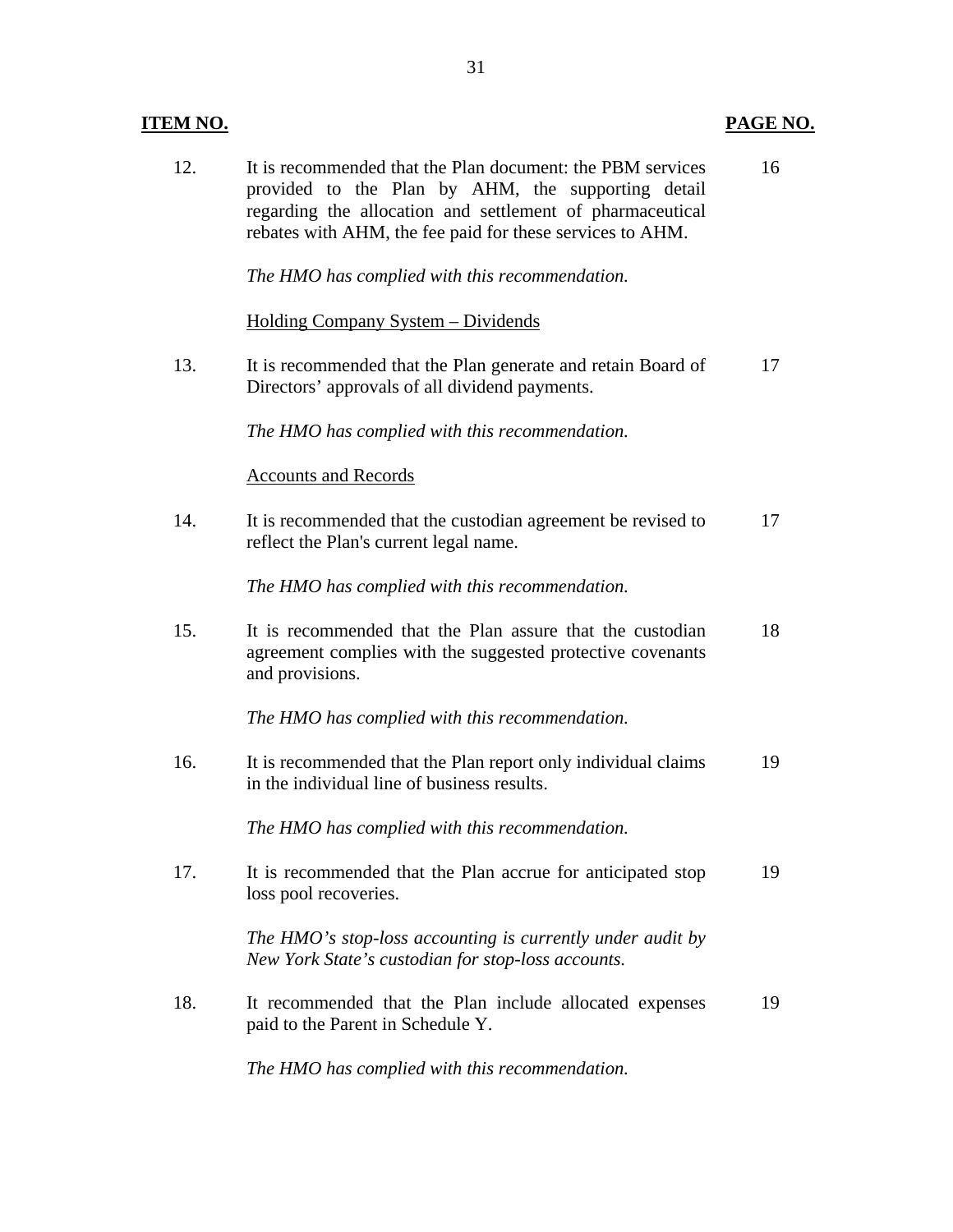# **8. SUMMARY OF COMMENTS AND RECOMMENDATIONS**

# **ITEM PAGE NO.**

### **Management and Controls**

A. Management and Controls<br>It is recommended that the board meet a minimum of four items per calendar year so that it can review and sign off on the operations and quarterly statements filed by the HMO with this Department. 7

### **Investment Activities**

B. Investment Activities<br>It is recommended that the HMO comply with Part  $98-1.11(f)(1)$ of the Administrative Rules and Regulations of the Health Department and New York Insurance Department Circular Letter No. 2 (2006) and maintain its trusteed surplus in an escrow account in the HMO's name. 19

#### **Accounts and Records**

- C. Accounts and Records<br>i. It is recommended that the HMO construct its Loss Ratio Reports filed with this Department pursuant to the requirements of Section 4308(g)(1) of the New York Insurance Law, utilizing actual loss experience. 20
	- ii. It is recommended that the HMO pay the New York Health Care Reform Act surcharges when required on all claim payments. 21

## Receivables from Parent, Subsidiaries and Affiliates

- D. Receivables from Parent, Subsidiaries and Affiliates<br>i. It is recommended that AHI and its Parent implement controls to prevent inaccurate or inappropriate inter-company transactions. 26
	- ii. It is recommended that AHI be credited for all amounts erroneously charged to it. 26

### E. Health Care Receivables

i. It is recommended that the HMO review its internal controls to ensure that procedures are in place that will ensure that advance payments are properly recorded as receivables in its financial statements. 27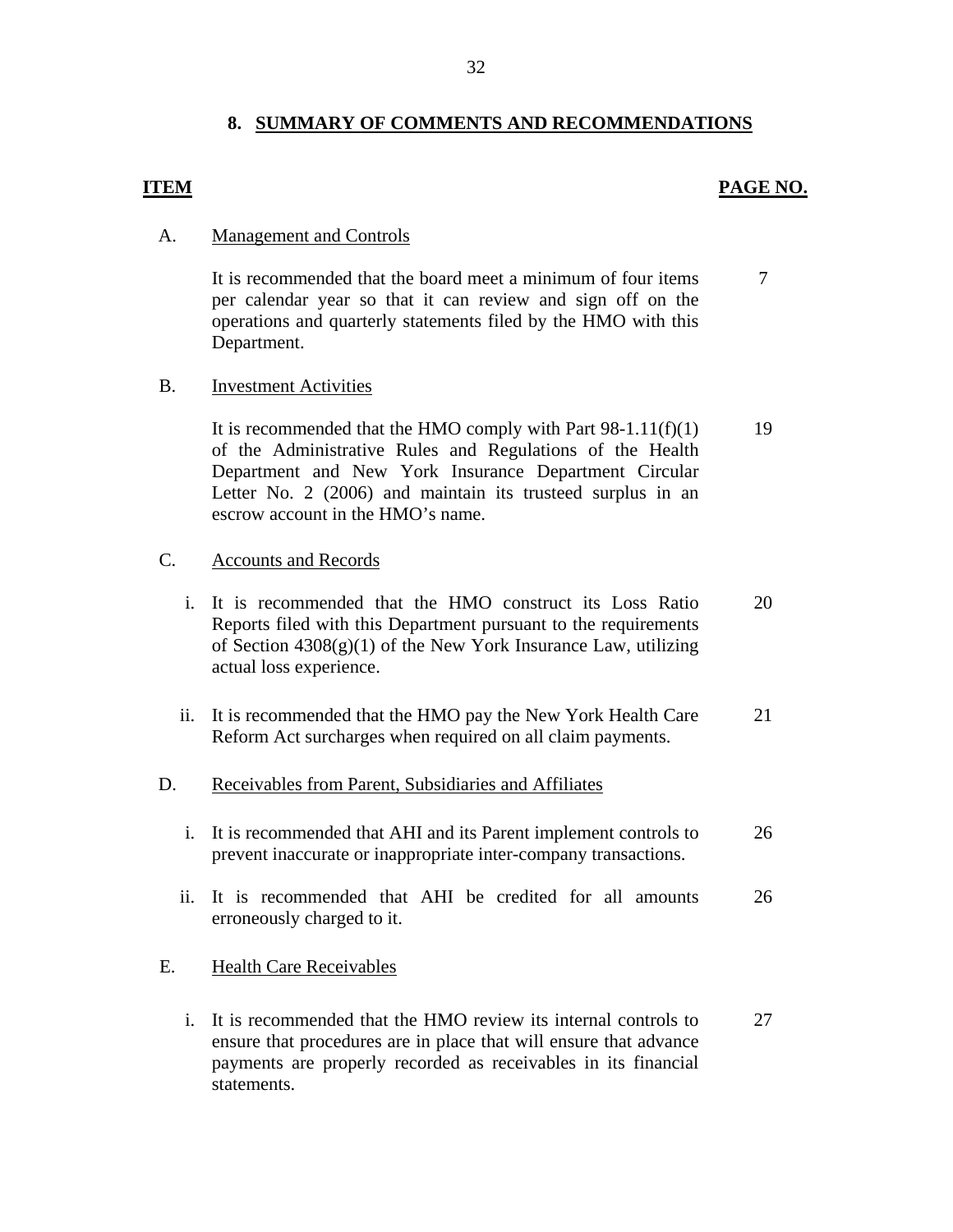ii. It is recommended that in instances when the HMO changes its estimate of uncollectible PIP Reserves, such change should be reflected as a change in estimate; as a specific write-in line item on the income statement of the HMO's quarterly and annual financial statements, instead of as a change to the medical expenses of the HMO. 28